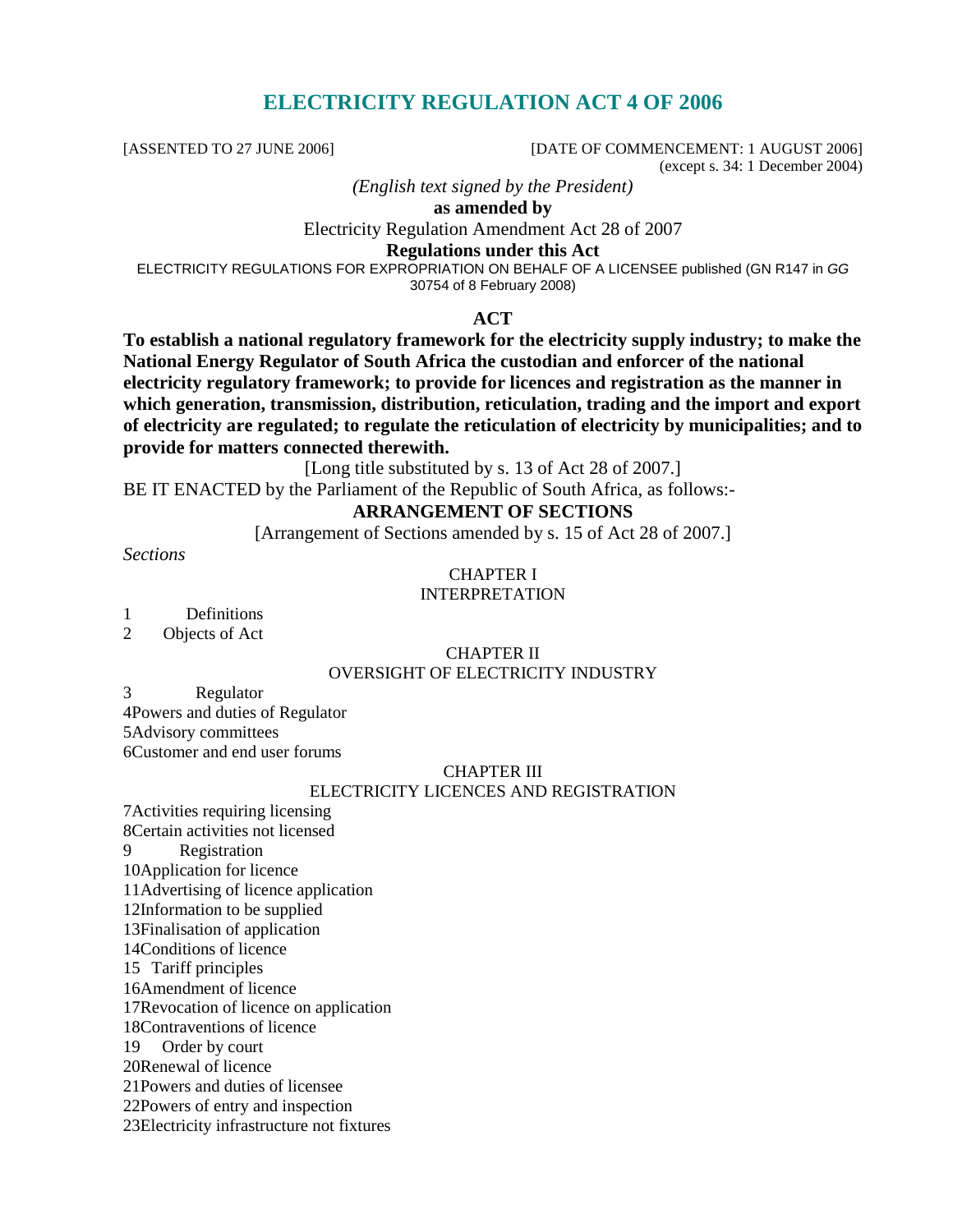24Rights over streets 25Liability of licensee for damage or injury 26 Expropriation

#### CHAPTER IV RETICULATION

27Duties of municipalities 28Selection and appointment of external service providers 29Key performance indicators

#### CHAPTER V

#### RESOLUTION OF DISPUTES AND REMEDIES

30Resolution of disputes by Regulator 31Remedies against decisions of Regulator

# CHAPTER VI

## INVESTIGATIONS

32 Investigations

#### CHAPTER VII

#### GENERAL PROVISIONS

33Entry, inspection and information gathering by Regulator 34New generation capacity 35Regulations, rules, guidelines, directives and codes of conduct and practice 36Repeal of laws and savings 37Short title and commencement

SCHEDULE 1 SCHEDULE 2

#### **CHAPTER I INTERPRETATION (ss 1-2)**

#### **1 Definitions**

In this Act, unless the context indicates otherwise-

**'chief executive officer'** means the chief executive officer of the Regulator; i \*\*\*\*\*

**'customer'** means a person who purchases electricity or a service relating to the supply of electricity;

**'distribution'** means the conveyance of electricity through a distribution power system excluding trading, and 'distribute' and 'distributing' have corresponding meanings;

**'distribution power system'** means a power system that operates at or below 132kV;

**'distributor'** means a person who distributes electricity;

ii\*\*\*\*\*

**'end user'** means a user of electricity or a service relating to the supply of electricity;

**'generation'** means the production of electricity by any means, and 'generate' and 'generating' have corresponding meanings;

**'generator'** means a person who generates electricity;

**'integrated resource plan'** means a resource plan established by the national sphere of government to give effect to national policy;

**'licensee'** means the holder of a licence granted or deemed to have been granted by the Regulator under this Act;

iii\*\*\*\*\*

**'Minister'** means the Minister of Minerals and Energy;

**'Municipal Finance Management Act'** means the Local Government: Municipal Finance Management Act, 2003 (Act 56 of 2003);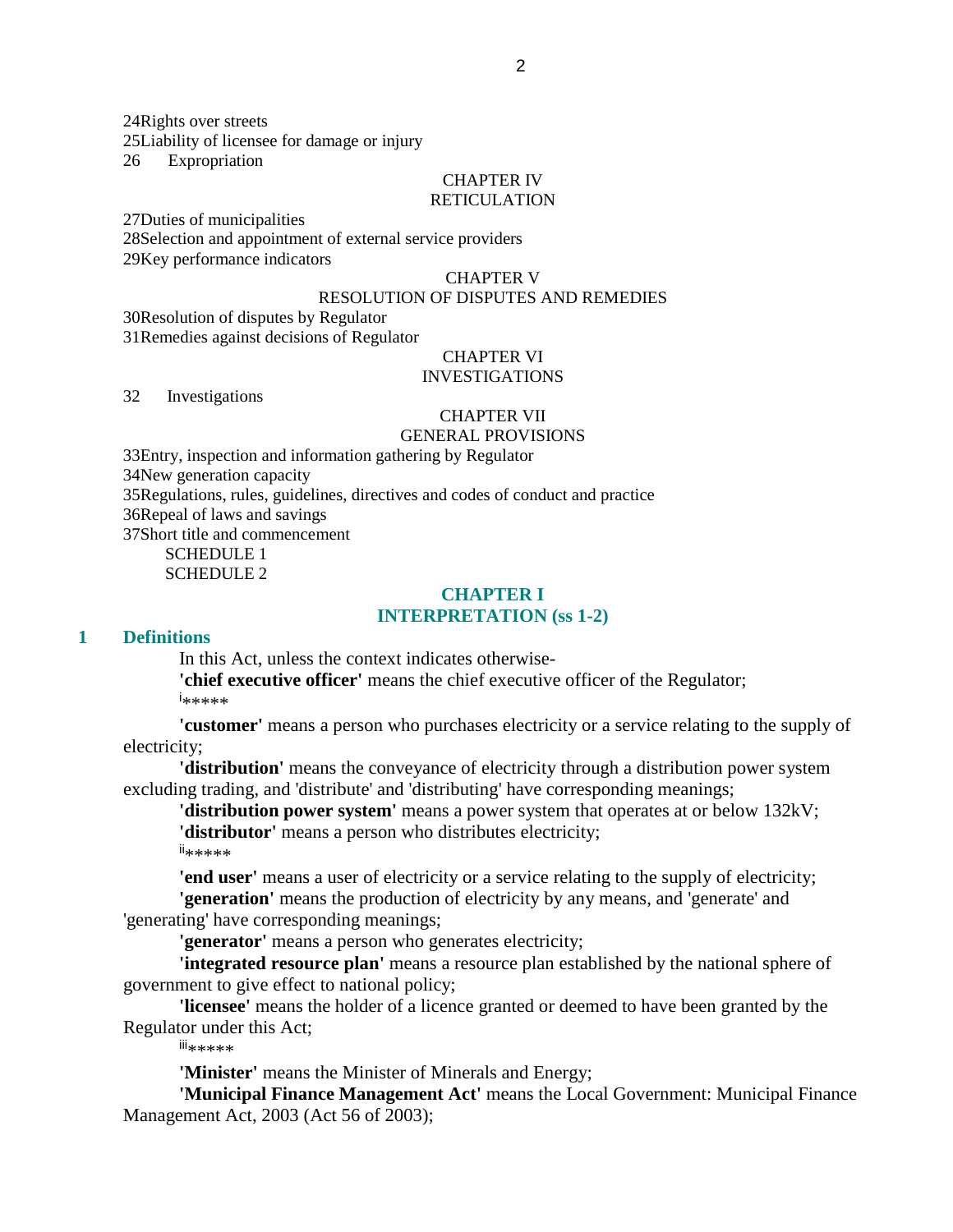[Definition of 'Municipal Finance Management Act' inserted by s. 1 *(a)* of Act 28 of 2007.] **'Municipal Structures Act'** means the Local Government: Municipal Structures Act, 1998 (Act 117 of 1998);

[Definition of 'Municipal Structures Act' inserted by s. 1 *(a)* of Act 28 of 2007.]

**'Municipal Systems Act'** means the Local Government: Municipal Systems Act, 2000 (Act 32 of 2000);

[Definition of 'Municipal Systems Act' inserted by s. 1 *(a)* of Act 28 of 2007.]

**'municipality'** means a category of municipality that has executive authority over and the right to reticulate electricity within its area of jurisdiction in terms of the Municipal Structures Act;

[Definition of 'municipality' inserted by s. 1 *(a)* of Act 28 of 2007.]

**'National Energy Regulator Act'** means the National Energy Regulator Act, 2004 (Act 40 of 2004);

**'person'** includes any organ of state as defined in section 239 of the Constitution;

**'prescribe'** means prescribe by regulation or rule;

**'price'** means a charge for electricity;

**'Regulator'** means the National Energy Regulator established by section 3 of the National Energy Regulator Act;

**'reticulation'** means trading or distribution of electricity and includes services associated therewith;

[Definition of 'reticulation' inserted by s. 1 *(b)* of Act 28 of 2007.]

**'service delivery agreement'** means an agreement between a municipality and an institution or person providing electricity reticulation, either for its own account or on behalf of the municipality;

[Definition of 'service delivery agreement' inserted by s. 1 *(b)* of Act 28 of 2007.]

**'service provider'** means a person or institution or any combination of persons and institutions which provide a municipal service in terms of a service delivery agreement;

[Definition of 'service provider' inserted by s. 1 *(b)* of Act 28 of 2007.] **'supply'** means trading and the generation, transmission or distribution of electricity; **'tariff'** means a charge for electricity;

**'trading'** means the buying or selling of electricity as a commercial activity;

**'transmission'** means the conveyance of electricity through a transmission power system excluding trading, and 'transmit' and 'transmitting' have corresponding meanings;

**'transmission power system'** means a power system that operates above 132kV;

**'transmitter'** means a person who transmits electricity; and

**'this Act'** includes any regulation or rule made or issued in terms thereof.

## **2 Objects of Act**

The objects of this Act are to-

 *(a)* achieve the efficient, effective, sustainable and orderly development and operation of electricity supply infrastructure in South Africa;

 *(b)* ensure that the interests and needs of present and future electricity customers and end users are safeguarded and met, having regard to the governance, efficiency, effectiveness and long-term sustainability of the electricity supply industry within the broader context of economic energy regulation in the Republic;

*(c)* facilitate investment in the electricity supply industry;

*(d)* facilitate universal access to electricity;

*(e)* promote the use of diverse energy sources and energy efficiency;

*(f)* promote competitiveness and customer and end user choice; and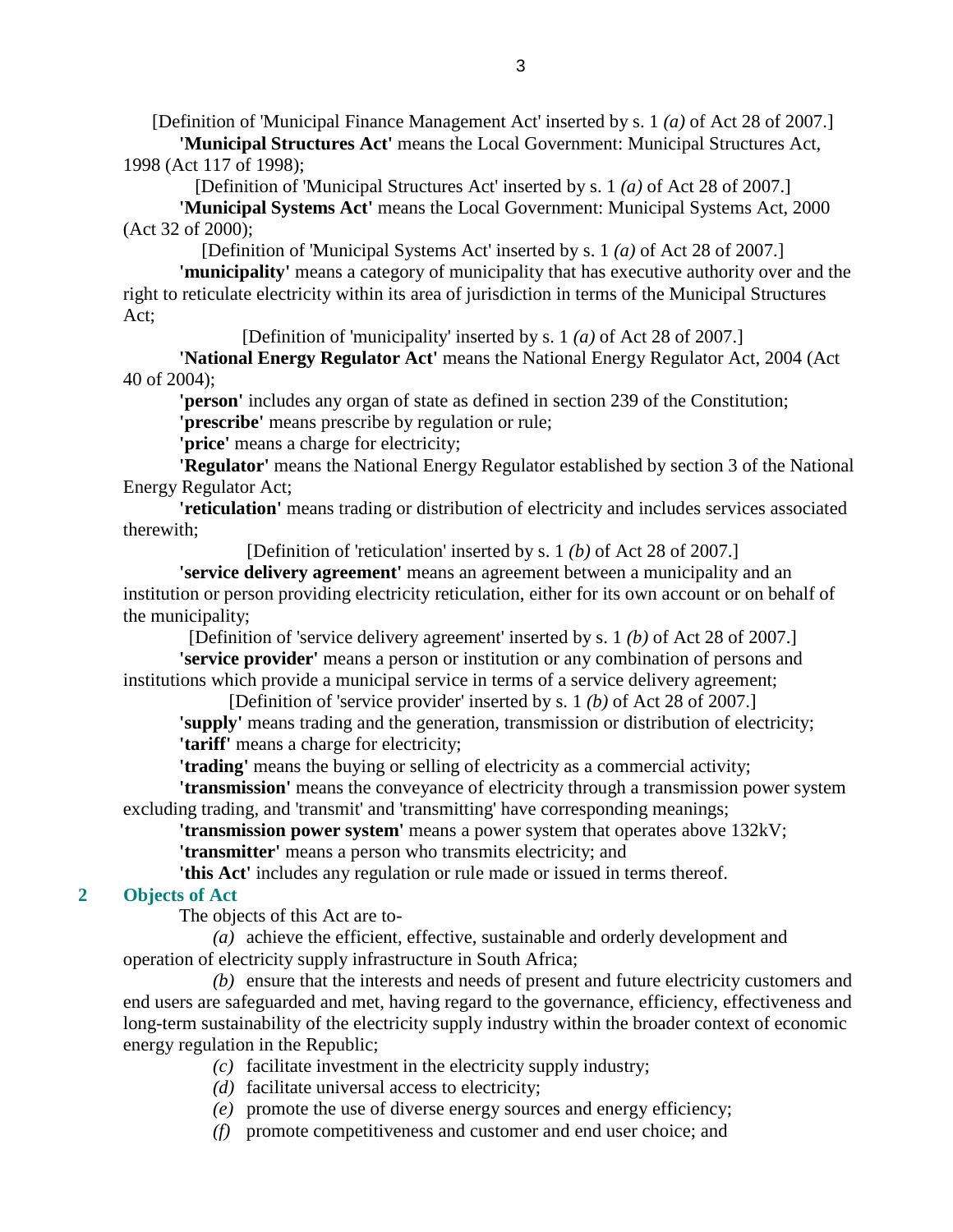*(g)* facilitate a fair balance between the interests of customers and end users, licensees, investors in the electricity supply industry and the public.

#### **CHAPTER II**

#### **OVERSIGHT OF ELECTRICITY INDUSTRY (ss 3-6)**

#### **3 Regulator**

 (1) The National Energy Regulator established by section 3 of the National Energy Regulator Act is the custodian and enforcer of the regulatory framework provided for in this Act. iv\*\*\*\*\*

#### **4 Powers and duties of Regulator**

The Regulator-

*(a)* must-

(i)consider applications for licenses and may issue licences for-

*(aa)* the operation of generation, transmission or distribution facilities;

[Item *(aa)* substituted by s. 2 of Act 28 of 2007.]

*(bb)* the import and export of electricity;

- *(cc)* trading;
- (ii)regulate prices and tariffs;

 (iii)register persons who are required to register with the Regulator where they are not required to hold a licence;

 (iv)issue rules designed to implement the national government's electricity policy framework, the integrated resource plan and this Act;

 (v)establish and manage monitoring and information systems and a national information system, and co-ordinate the integration thereof with other relevant information systems;

 (vii)enforce performance and compliance, and take appropriate steps in the case of non-performance;

*(b)* may-

(i)mediate disputes between generators, transmitters, distributors, customers or

end users;

(ii)undertake investigations and inquiries into the activities of licensees;

(iii)perform any other act incidental to its functions.

[Sub-para. (iii), previously sub-para. (iv), renumbered by s. 16 *(a)* of Act 28 of 2007.] **5 Advisory forums** 

 The Regulator may appoint forums consisting of as many members of the Regulator, employees of the Regulator and other persons as may be necessary to advise the Regulator in general or on a particular matter.

#### **6 Customer and end user forums**

 (1) The Regulator may establish customer or end user forums consisting of as many members of the Regulator, licensees, employees of the Regulator and categories of customers or end users as may be necessary to advise the Regulator on matters affecting customers or end users in general, or a category of customers or end users in particular.

 (2) The Regulator must require a licensee to establish and fund a customer or end users forum in the manner set out in the licence held by such a person.

#### **CHAPTER III**

#### **ELECTRICITY LICENCES AND REGISTRATION (ss 8-27)**

#### **7 Activities requiring licensing**

(1) No person may, without a licence issued by the Regulator in accordance with this Act-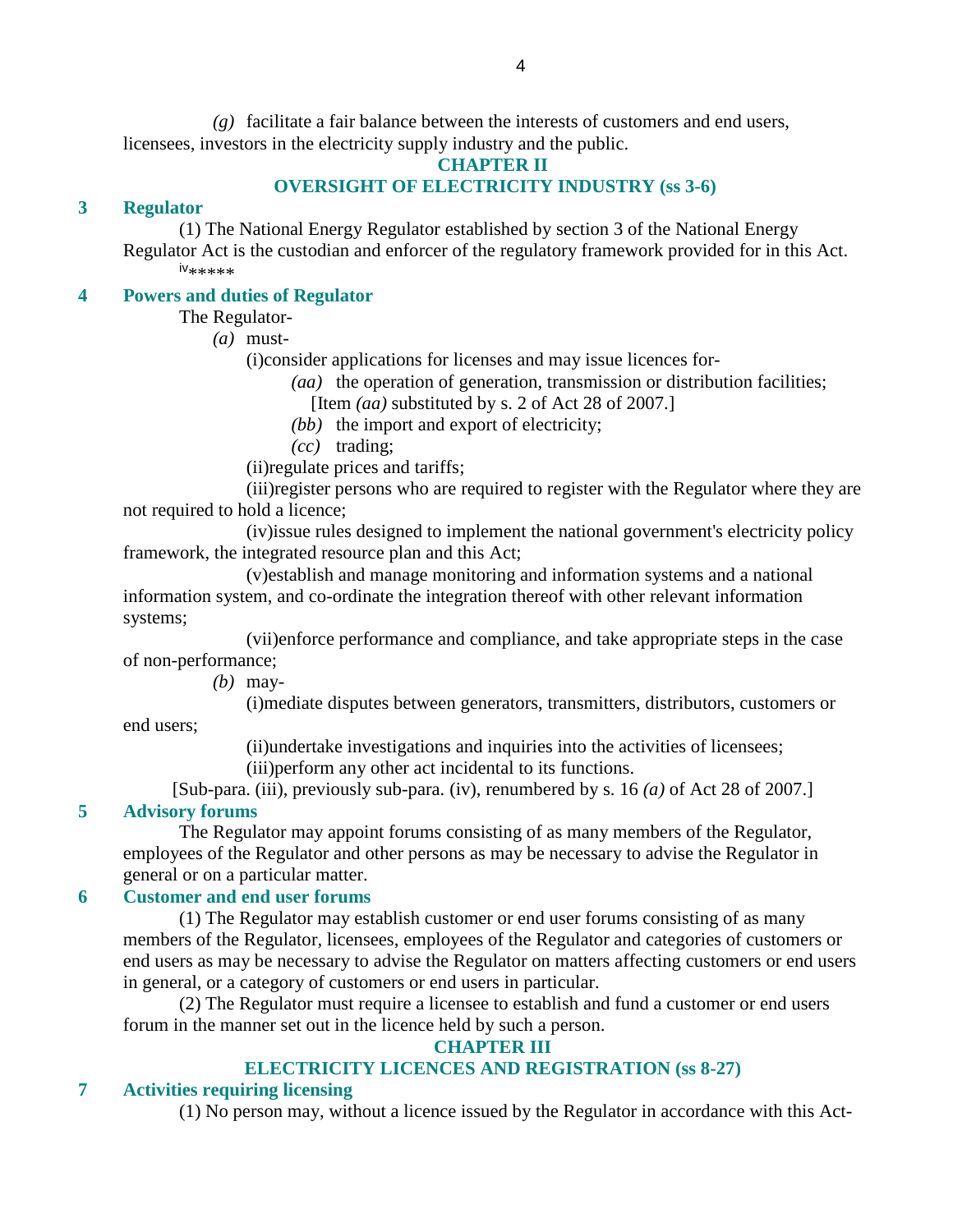- *(a)* operate any generation, transmission or distribution facility;
- *(b)* import or export any electricity; or
- *(c)* be involved in trading.

 (2) Notwithstanding subsection (1), a person involved in an activity specified in Schedule II need not apply for or hold a licence issued by the Regulator.

 (3) *(a)* Nothing in this Act precludes a potential licensee from discussing the contemplated operation of generation, transmission and distribution facilities, the import or export of electricity, trading, or any other activity relating thereto, prior to filing a licence application with the Regulator.

*(b)* The Regulator must furnish an applicant contemplated in paragraph *(a)* with all information necessary to facilitate the filing of an application for a licence.

 (4) No request for further information, notification or discussions referred to in subsection (3) may in any way be construed as conferring any right or expectation on an applicant.

[S. 7, previously s. 8, renumbered by s. 16 *(b)* of Act 28 of 2007.]

# **8 Certain activities not licenses**

 The Minister may, after consultation with the Regulator and stakeholders in the advisory forum, determine by notice in the *Gazette* that any activity contemplated in section 7 (1) need no longer be a licensed activity from the date set out in such notice.

[S. 8, previously s. 9, substituted and renumbered by ss. 3 and 16 *(b)*, respectively, of Act 28 of 2007.]

## **9 Registration**

 (1) The Minister may, in consultation with the Regulator, determine by notice in the *Gazette* that any person involved in an activity relating to trading or the generation, transmission or distribution of electricity that does not require licensing in terms of section 7 read with section 8 must register with the Regulator.

[Sub-s. (1) substituted by s. 4 of Act 28 of 2007.]

 (2) Any person who has to register with the Regulator must do so in the form and in accordance with the prescribed procedure, and an application for registration must be accompanied by the prescribed registration fee: Provided that any person holding a valid license at the date of a determination contemplated in section 8 must be issued with a registration certificate without complying with the prescribed procedure.

[Sub-s. (2) substituted by s. 4 of Act 28 of 2007.]

 (3) *(a)* On receipt of an application in terms of subsection (2) the Regulator must forthwith register the applicant for the activities set out in a certificate of registration to be provided to such a person.

*(b)* The Regulator may refuse to register such a person or activity-

 (i)if the application is not made within the prescribed period or is not accompanied by the prescribed registration fee; or

(ii)if the application is contrary to the objectives of this Act.

(4) The Regulator may make registration subject to-

*(a)* adherence to the provisions of this Act;

 *(b)* conditions relating to the supply of information to the Regulator, the dissemination of information to customers or end users, and the establishment and funding of customer and end user awareness programmes.

[S. 9, previously s. 10, renumbered by s. 16 *(b)* of Act 28 of 2007.]

# **10 Application for licence**

 (1) *(a)* A person who has to hold a licence in terms of section 7 must apply to the Regulator for such licence in the form and in accordance with the prescribed procedure.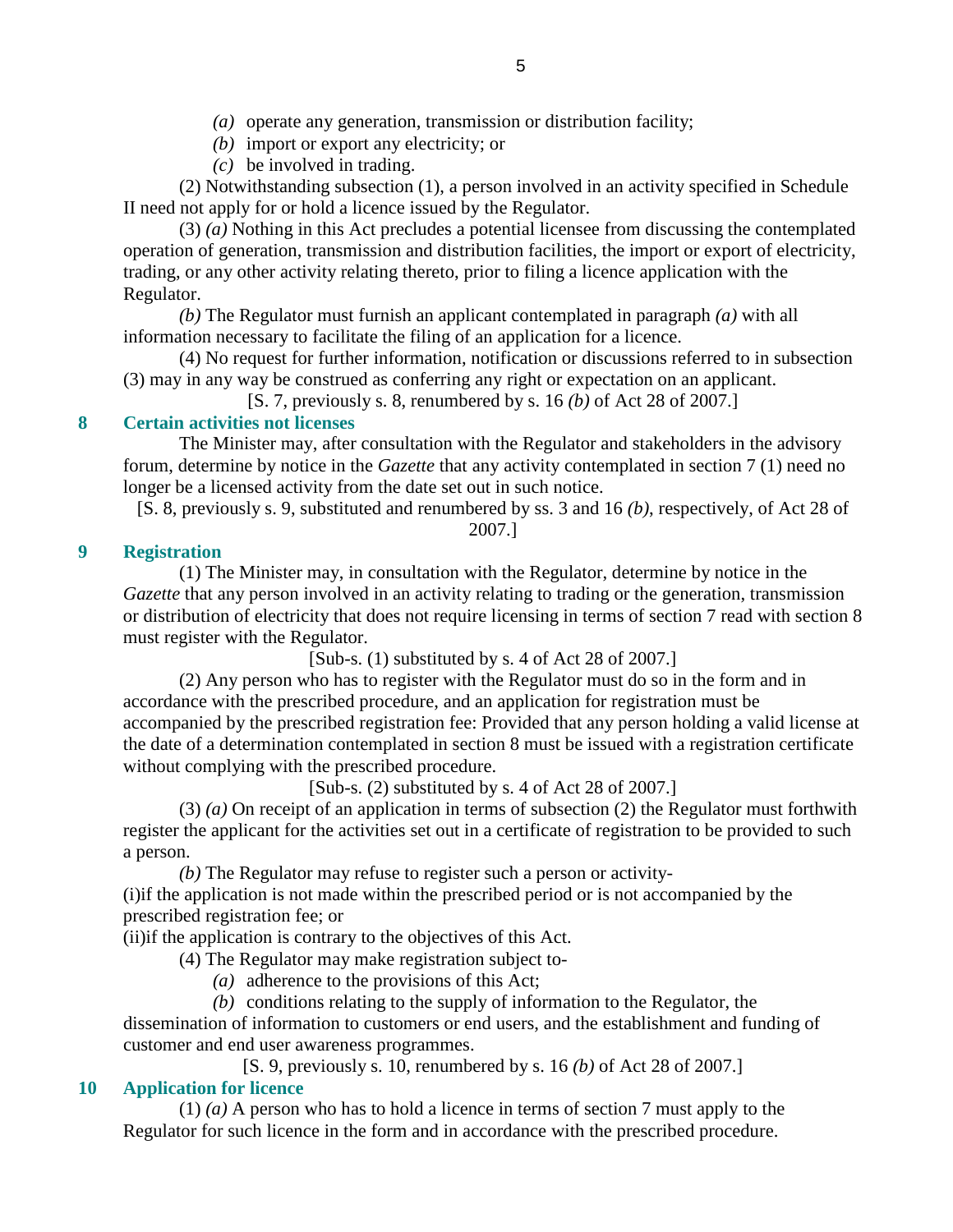[Para. *(a)* substituted by s. 5 of Act 28 of 2007.]

*(b)* Such an application must be accompanied by the prescribed application fee.

(2) Any application contemplated in subsection (1) must include-

 *(a)* a description of the applicant, including vertical and horizontal relationships with other persons engaged in the operation of generation, transmission and distribution facilities, the import or export of electricity, trading or any other prescribed activity relating thereto;

 *(b)* such documentary evidence of the administrative, financial and technical abilities of the applicant as may be required by the Regulator;

 *(c)* a description of the proposed generation, transmission or distribution facility to be constructed or operated or the proposed service in relation to electricity to be provided, including maps and diagrams where appropriate;

 *(d)* a general description of the type of customer to be served and the tariff and price policies to be applied;

 *(e)* the plans and the ability of the applicant to comply with applicable labour, health, safety and environmental legislation, subordinate legislation and such other requirements as may be applicable;

*(f)* a detailed specification of the services that will be rendered under the licence;

 *(g)* evidence of compliance with any integrated resource plan applicable at that point in time or provide reasons for any deviation for the approval of the Minister; and

*(h)* such other particulars as the Minister may prescribe.

[S. 10, previously s. 11, renumbered by s. 16 *(b)* of Act 28 of 2007.]

# **11 Advertising of licence application**

 (1) When application is made for a licence the Regulator may require that the applicant publish a notice of the application in appropriate newspapers or other appropriate media circulating in the area of the proposed activity in at least two official languages.

(2) The advertisement must state-

- *(a)* the name of the applicant;
- *(b)* the objectives of the applicant;

 *(c)* the place where the application will be available for inspection by any member of the public;

 *(d)* the period within which any objections to the issue of the licence may be lodged with the Regulator;

- *(e)* the address of the Regulator where any objections may be lodged;
- *(f)* that objections must be substantiated by way of an affidavit or solemn declaration;

and

*(g)* such other particulars as may be prescribed.

 (3) The advertisement contemplated in subsection (1) must be published for such period or in such number of issues of a newspaper as may be prescribed.

 (4) The Regulator must consider objections to the application contemplated in subsection (1) and make its decision available to the public together with its reasons for such decision.

[S. 11, previously s. 12, renumbered by s. 16 *(b)* of Act 28 of 2007.]

# **12 Information to be supplied**

Before considering an application for a licence in terms of this Act, the Regulator-

 *(a)* must furnish the applicant with all substantiated objections in order to allow the applicant to respond thereto; and

 *(b)* may request such additional information as may be necessary to consider the application properly.

[S. 12, previously s.13, renumbered by s. 16 *(b)* of Act 28 of 2007.]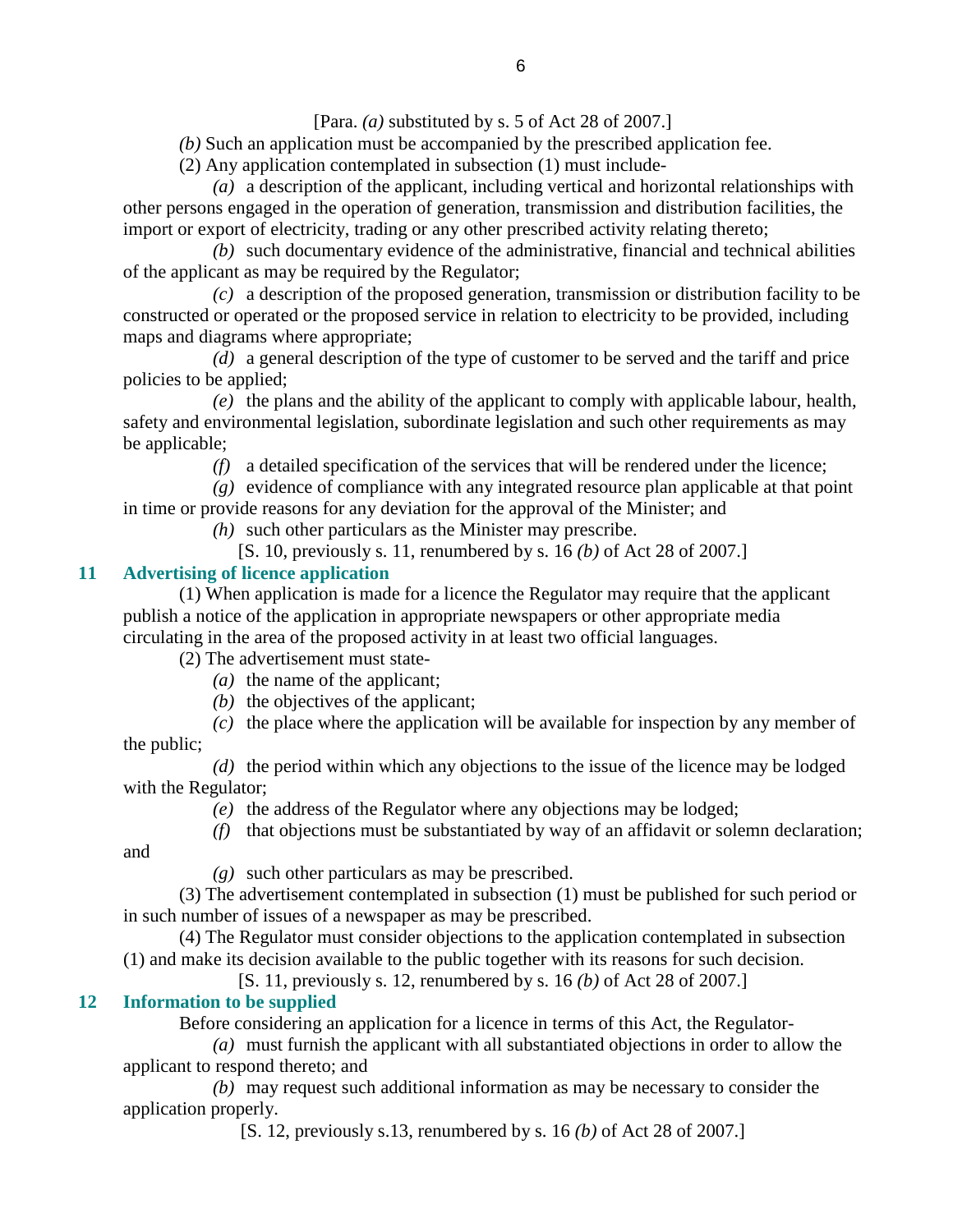## **13 Finalisation of application**

(1) The Regulator must decide on an application in the prescribed manner within 120 days-

(a) after the expiration of the period contemplated in section 11 (2)  $(d)$ , if no objections have been received; or

[Para. *(a)* substituted by s. 6 of Act 28 of 2007.]

*(b)* after receiving the information contemplated in section 12 *(b)*.

[Para. *(b)* substituted by s. 6 of Act 28 of 2007.]

 (2) The Regulator must provide the applicant with a copy of its decision as well as the reasons for the decision.

(3) The Regulator must issue separate licences for-

- *(a)* the operation of generation, transmission and distribution facilities;
- *(b)* the import and export of electricity; or
- *(c)* trading.

 (4) The Regulator is not obliged to issue a licence and may issue only one licence per applicant for each of the activities contemplated in subsection (3).

[S. 13, previously s.14, renumbered by s. 16 *(b)* of Act 28 of 2007.]

#### **14 Conditions of licence**

(1) The Regulator may make any licence subject to conditions relating to-

 *(a)* the establishment of and compliance with directives to govern relations between a licensee and its or end users, including the establishment of or end user forums;

 *(b)* the furnishing of information, documents and details that the Regulator may require for the purposes of this Act;

*(c)* the period of validity of the licence in accordance with section 20;

[Para. *(c)* substituted by s. 7 of Act 28 of 2007.]

*(d)* the setting and approval of prices, charges, rates and tariffs charged by licensees;

 *(e)* the methodology to be used in the determination of rates and tariffs which must be imposed by licensees;

*(f)* the format of and contents of agreements entered into by licensees;

 $(g)$  the regulation of the revenues of licensees;

*(i)* the setting, approving and meeting of performance improvement targets,

including the monitoring thereof through certificates of performance;

*(j)* the quality of electricity supply and service;

*(k)* the cession, transfer or encumbrance of licences, including the compulsory

transfer of a licence to another person under certain conditions, and terms and conditions relating thereto;

 *(l)* the right to operate generation, transmission or distribution facilities, to import or export electricity, to trade or to perform prescribed activities relating thereto, including exclusive rights to do so, and conditions attached to or limiting such rights;

 *(m)* the duty or obligation to trade, or to generate, transmit or distribute, electricity, and conditions attached to such duties or obligations;

 *(n)* the termination of electricity supply to customers and end users under certain circumstances, the duty to reconnect without undue discrimination, and conditions relating thereto;

*(o)* the area of electricity supply to which a licensee is entitled or bound;

 *(p)* the classes of customers and end users to whom electricity may or must be supplied;

*(q)* the persons from whom and to whom electricity must or may be bought or sold;

*(r)* the types of energy sources from which electricity must or may be generated,

bought or sold;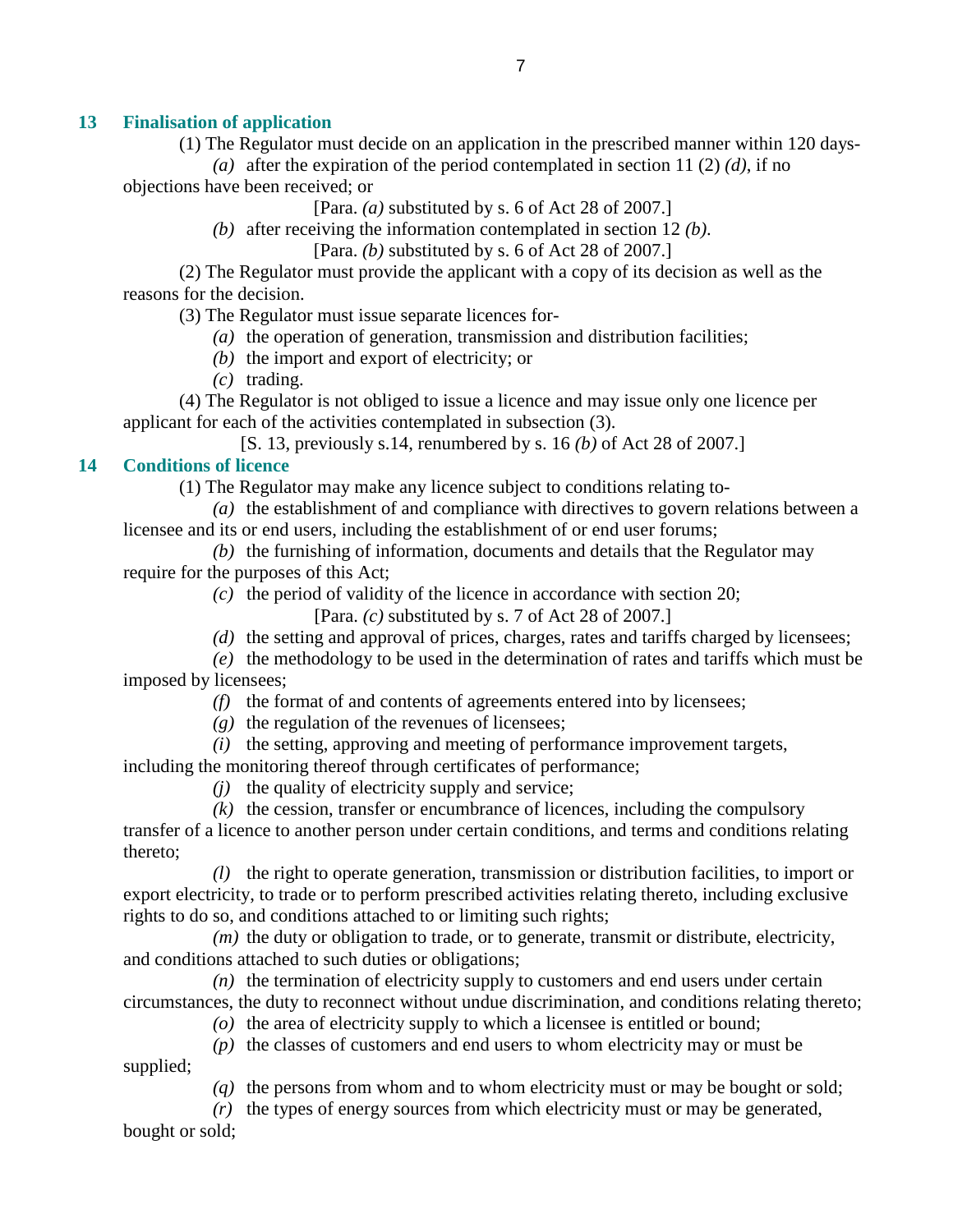*(s)* compliance with health, safety and environmental standards and requirements;

*(t)* compliance with any regulation, rule or code made under this Act;

 *(u)* compliance with energy efficiency standards and requirements, including demand-side management;

- *(w)* the undertaking of customer or end user education programmes;
- $(x)$  the need to maintain facilities in a fully operational condition;
- *(y)* the period within which licensed facilities must become operational; and
- *(z)* any other condition prescribed by the Regulator.

 (2) The Regulator may, as part of a licence condition imposed under subsection (1), prohibit a licensee from performing or force a licensee to perform any act set out in such licence.

[S. 14, previously s. 15, renumbered by s. 16 *(b)* of Act 28 of 2007.]

# **15 Tariff principles**

 (1) A licence condition determined under section 14 relating to the setting or approval of prices, charges and tariffs and the regulation of revenues-

 *(a)* must enable an efficient licensee to recover the full cost of its licensed activities, including a reasonable margin or return;

 *(b)* must provide for or prescribe incentives for continued improvement of the technical and economic efficiency with which services are to be provided;

 *(c)* must give end users proper information regarding the costs that their consumption imposes on the licensee's business;

- *(d)* must avoid undue discrimination between customer categories; and
- *(e)* may permit the cross-subsidy of tariffs to certain classes of customers. [Sub-s. (1) amended by s. 8 of Act 28 of 2007.]

 (2) A licensee may not charge a customer any other tariff and make use of provisions in agreements other than that determined or approved by the Regulator as part of its licensing conditions.

 (3) Notwithstanding subsection (2), the Regulator may, in prescribed circumstances, approve a deviation from set or approved tariffs.

[S. 15, previously s. 16, renumbered by s. 16 *(b)* of Act 28 of 2007.]

# **16 Amendment of licence**

 (1) The Regulator may vary, suspend or remove any licence condition, or may include additional conditions-

- *(a)* on application by the licensee;
- *(b)* with the permission of the licensee;
- *(c)* upon non-compliance by a licensee with a licence condition;
- *(d)* if it is necessary for the purposes of this Act; or
- *(e)* on application by any affected party.

 (2) The Minister must prescribe the procedure to be followed in varying, suspending, removing or adding any licence condition.

[S. 16, previously s. 17, renumbered by s. 16 *(b)* of Act 28 of 2007.]

# **17 Revocation of licence on application**

(1) The Regulator may revoke a licence on the application of a licensee if-

- *(a)* the licensed facility or activity is no longer required;
- *(b)* the licensed facility or activity is not economically viable;
- *(c)* another person is willing and demonstrably able to assume the rights and

obligations of that licensee in accordance with the requirements and objectives of this Act, and a new licence is issued to such a person; or

*(d)* conditions of a licence are not met.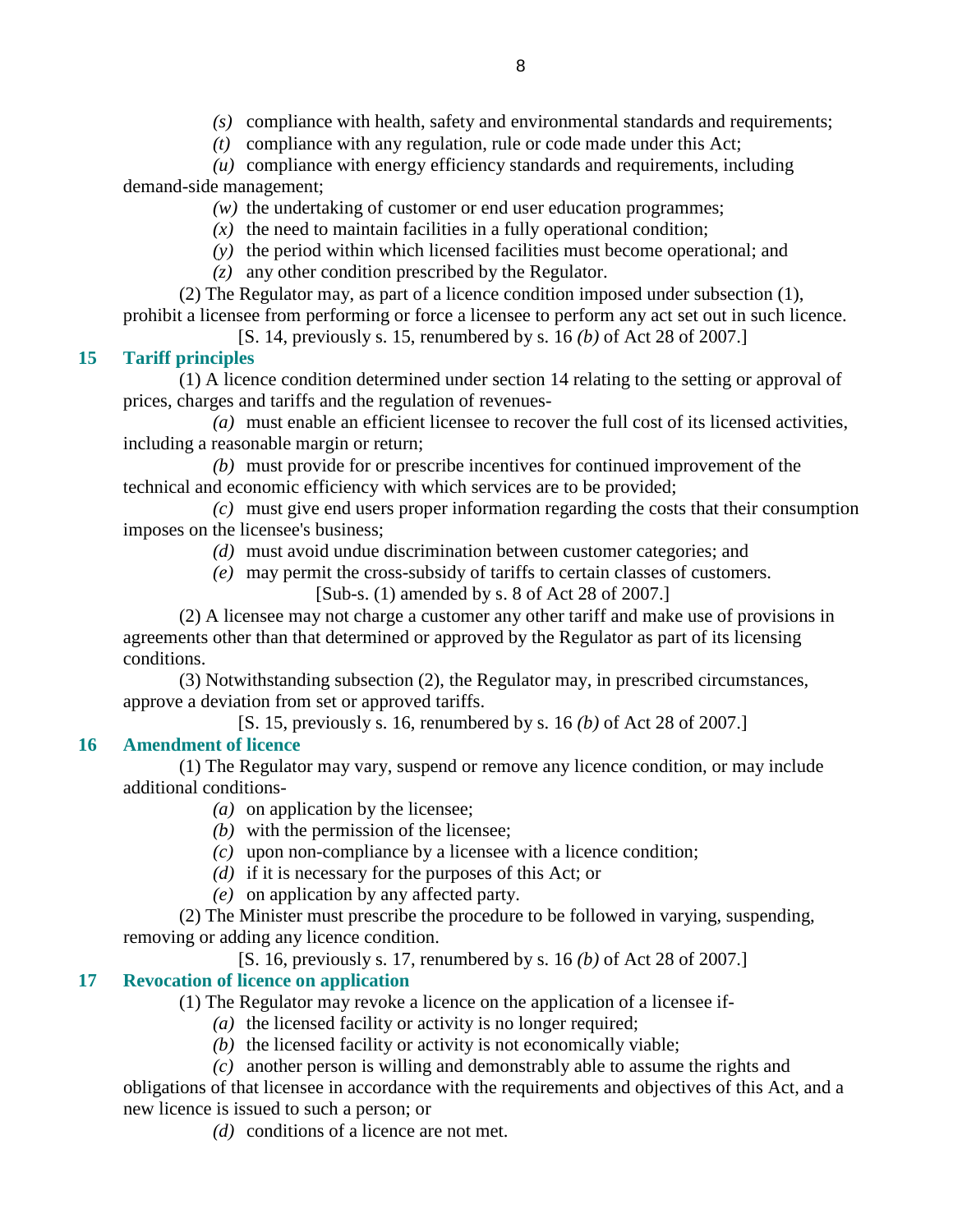(2) A licensee must, in the circumstances contemplated in subsection (1) *(a)* and *(b)*, give the Regulator at least 12 months' notice in writing of his or her intention to cease activities, unless the Regulator determines otherwise.

 (3) The Minister must prescribe the form and procedure to be followed in revoking a licence.

[S. 17, previously s. 18, renumbered by s. 16 *(b)* of Act 28 of 2007.] **18 Contraventions of licence** 

 (1) If it is alleged that a licensee has contravened or failed to comply with a licence condition or any provision of this Act, the Regulator may sit as a tribunal to decide on the allegation.

 (2) If the tribunal finds that the allegation contemplated in subsection (1) is correct it may serve a notice on the licensee directing the licensee to comply with the licence condition or the provision of this Act, as the case may be, within a reasonable period specified in the notice.

 (3) If it is alleged that the licensee has failed to comply with a notice in terms of subsection (2) the Regulator may sit as a tribunal to decide on that allegation.

 (4) If the tribunal finds that the allegation contemplated in subsection (3) is correct it may impose a penalty of 10 per cent of the annual turnover of the licensee or R2000 000,00 (whichever is the higher amount) per day commencing on the day of receipt of the notice contemplated in subsection  $(2)$ .

[Sub-s. (4) substituted by s. 9 of Act 28 of 2007.]

 (5) The Regulator must consider the extent of the non-compliance in deciding the amount of any penalty.

 (6) The Minister may from time to time by notice in the *Gazette* amend the amount referred to in subsection (4) in order to counter the effect of inflation.

[S. 18, previously s. 19, renumbered by s. 16 *(b)* of Act 28 of 2007.]

## **19 Order by court**

 (1) The Regulator may by way of application on notice of motion apply to the High Court for an order suspending or revoking a licence if there is any ground justifying such suspension or revocation.

[S. 19, previously s. 20, renumbered by s. 16 *(b)* of Act 28 of 2007.]

# **20 Renewal of licence**

 (1) Any generation or transmission licence issued in terms of this Act is valid for a period of 15 years or such longer period as the Regulator may determine.

 (2) Any distribution or trading licence issued in terms of this Act is valid for the period determined by the Regulator.

(3) A licensee may apply for the renewal of his or her licence.

 (4) An application for renewal must be granted, but the Regulator may set different licence conditions.

(5) A licensee may not assign a licence to another party.

[S. 20, previously s. 21, renumbered by s. 16 *(b)* of Act 28 of 2007.]

# **21 Powers and duties of licensee**

 (1) A licence issued in terms of this Act empowers and obliges a licensee to exercise the powers and perform the duties set out in such licence and this Act, and no licensee may cede, transfer any such power or duty to any other person without the prior consent of the Regulator.

 (2) A licensee may not discriminate between customers or classes of customers regarding access, tariffs, prices and conditions of service, except for objectively justifiable and identifiable differences approved by the Regulator.

(3) A transmission or distribution licensee must, to the extent provided for in the licence,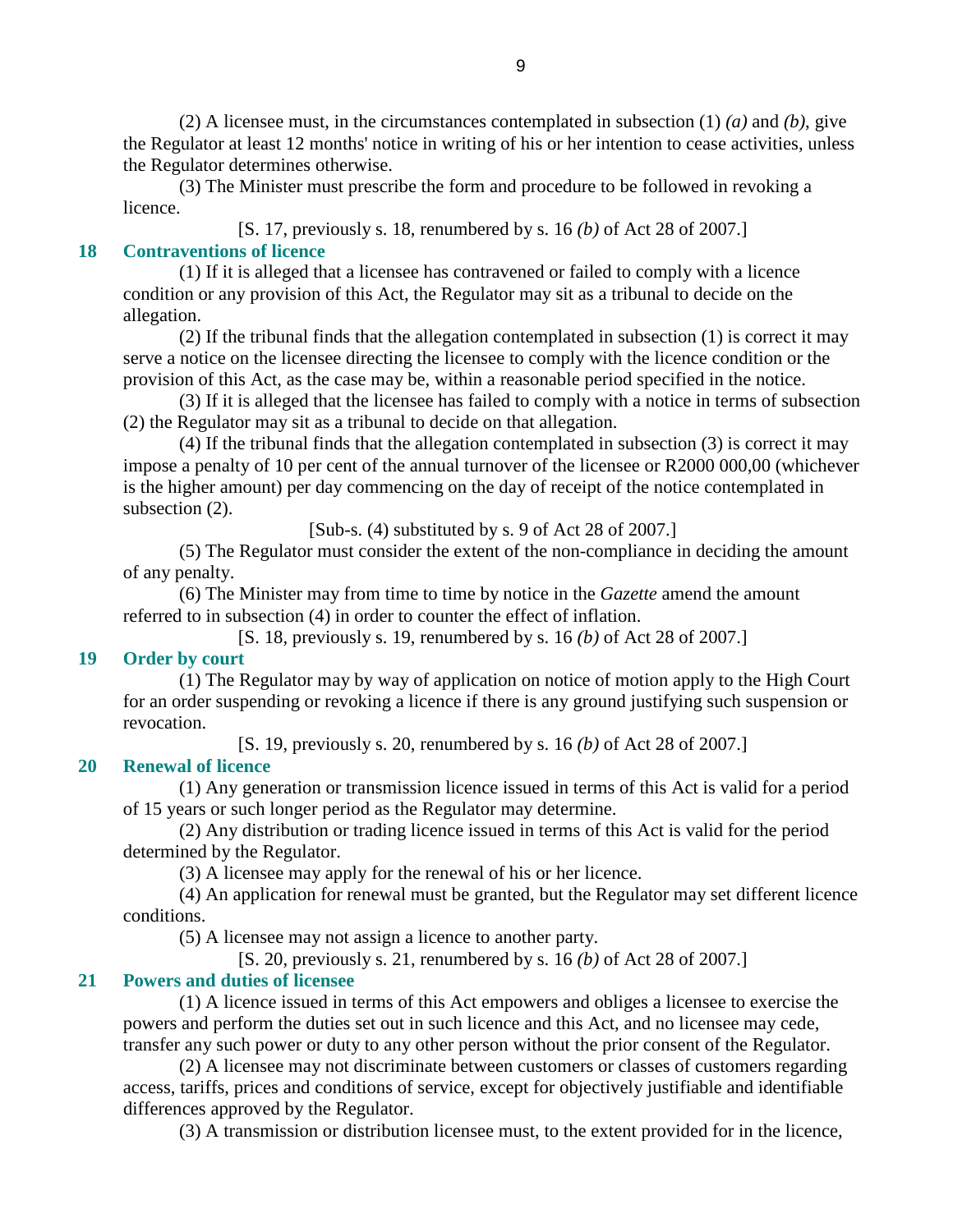provide non-discriminatory access to the transmission and distribution power systems to third parties.

 (4) Access in terms of subsection (3) must be provided on the conditions set out in the licence of such transmitter or distributor, that may relate to-

- *(a)* the circumstances under which access must be allowed;
- *(b)* the circumstances under which access may be refused;

 *(c)* the strengthening or upgrading of the transmission or distribution power system in order to provide for access, including contributions towards such upgrading by the potential users of such systems, if applicable;

 *(d)* the rights and obligations of other existing or new users regarding the use of such power systems;

- *(e)* compliance with any rule, code or practice made by the Regulator; or
- *(f)* the fees that may be charged by a licensee for the use of such power system.
- (5) A licensee may not reduce or terminate the supply of electricity to a customer, unless-
	- *(a)* the customer is insolvent;

 *(b)* the customer has failed to honour, or refuses to enter into, an agreement for the supply of electricity; or

*(c)* the customer has contravened the payment conditions of that licensee.

[S. 21, previously s. 22, renumbered by s. 16 *(b)* of Act 28 of 2007.]

## **22 Powers of entry and inspection**

 (1) Any person authorised thereto by a licensee may at all reasonable times enter any premises to which electricity is or has been supplied by such licensee, in order to inspect the lines, meters, fittings, works and apparatus belonging to such licensee, or for the purpose of ascertaining the quantity of electricity consumed, or where a supply is no longer required, or where such licensee may cut off the supply, for the purpose of removing any lines, meters, fittings, works and apparatus belonging to such licensee.

(2) Any person wishing to enter any premises in terms of subsection (1) shall-

 *(a)* if possible, make the necessary arrangements with the legal occupant of the premises before entering such premises and shall adhere to all reasonable security measures, if any, of the occupant or owner of the premises;

 *(b)* exhibit his authorization at the request of any person materially affected by his activities.

 (3) Damage caused by such entry, inspection or removal shall be repaired or compensated for by the licensee.

[S. 22, previously s. 23, renumbered by s. 16 *(b)* of Act 28 of 2007.]

# **23 Electricity infrastructure not fixtures**

 (1) Any asset belonging to a licensee that is lawfully constructed, erected, used, placed, installed or affixed to any land or premises not belonging to that licensee, remains the property of that licensee notwithstanding the fact that such an asset may be of a fixed or permanent nature.

(2) An asset belonging to a licensee in terms of subsection (1)-

 *(a)* may not be attached or taken in execution under any process of law, or be the subject of any insolvency or liquidation proceedings, instituted against the owner of the land, the landlord or the occupier of the premises concerned;

*(b)* may not be subjected to a landlord's hypothec for rent; and

 *(c)* may only be validly disposed of or otherwise dealt with in terms of a written agreement with the licensee.

[S. 23, previously s. 24, renumbered by s. 16 *(b)* of Act 28 of 2007.]

## **24 Rights over streets**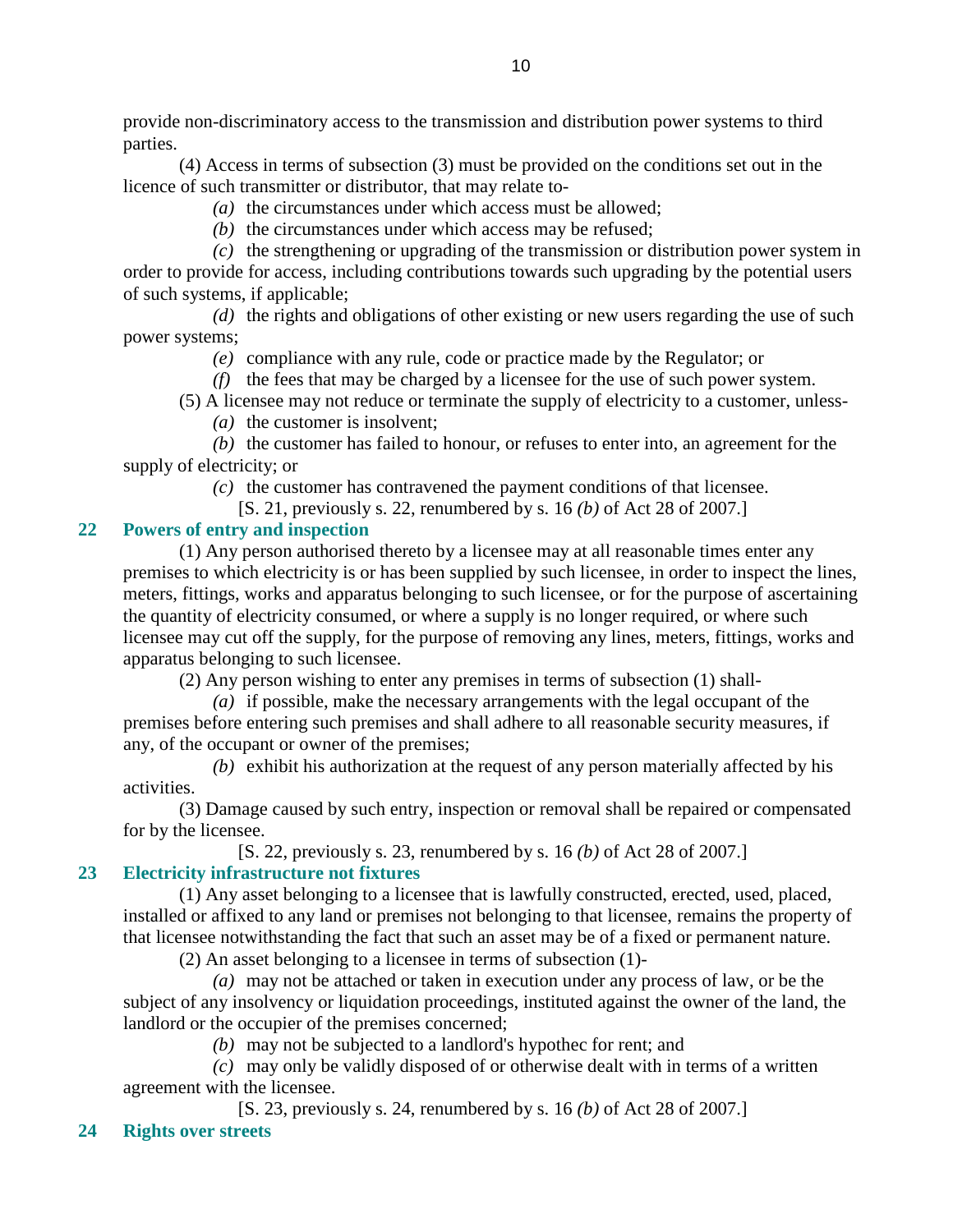(1) *(a)* A licensee may do all such things over, in or along roads or streets and associated infrastructure as may be necessary to carry out its licensed activities.

*(b)* Any activity contemplated in paragraph *(a)* must be undertaken subject to the right of supervision and in accordance with the plans, routes and specifications of the authority or person in control of that street, except in cases of emergency or where the authority concerned fails or refuses to co-operate with the licensee.

 (2) A licensee may only exercise its rights in terms of subsection (1) to the extent necessary to carry out its licensed activities, and must in doing so-

*(a)* comply with any laws or by-laws that may be applicable;

*(b)* complete its activities within a reasonable time; and

 *(c)* repair any damage caused or reimburse the person or authority in control of that road or street for any damage caused.

 (3) Nothing in this section may be construed as giving a licensee any rights that it does not already have in terms of its licence, or relieving a licensee from any liability in respect of any loss or damage caused by its negligence.

 (4) For the purposes of this section 'street' includes any square or enclosed public place the control or care of which is vested in any person or authority.

[S. 24, previously s. 25, renumbered by s. 16 *(b)* of Act 28 of 2007.]

# **25 Liability of licensee for damage or injury**

 In any civil proceedings against a licensee arising out of damage or injury caused by induction or electrolysis or in any other manner by means of electricity generated, transmitted or distributed by a licensee, such damage or injury is deemed to have been caused by the negligence of the licensee, unless there is credible evidence to the contrary.

[S. 25, previously s. 26, renumbered by s. 16 *(b)* of Act 28 of 2007.]

## **26 Expropriation**

 (1) The State may, in order to facilitate the achievement of the objectives of this Act, expropriate land, or any right in, over or in respect of land, on behalf of a licensee in accordance with section 25 of the Constitution and section 2 of the Expropriation Act, 1975 (Act 63 of 1975).

 (2) The Minister must prescribe the procedure to be followed in giving effect to subsection (1).

(3) The State may exercise the powers contemplated in subsection (1) only if-

 *(a)* a licensee is unable to acquire land or a right in, over or in respect of such land by agreement with the owner; and

 *(b)* the land or any right in, over or in respect of such land is reasonably required by a licensee for facilities which will enhance the electricity infrastructure in the national interest.

[S. 26, previously s. 27, renumbered by s. 16 *(b)* of Act 28 of 2007.]

## **CHAPTER IV**

## **RETICULATION (ss 28-41)**

[Chapter IV inserted by s. 10 of Act 28 of 2007.]

## **27 Duties of municipalities**

Each municipality must exercise its executive authority and perform its duty by-

 *(a)* complying with all the technical and operational requirements for electricity networks determined by the Regulator;

*(b)* integrating its reticulation services with its integrated development plans;

*(c)* preparing, implementing and requiring relevant plans and budgets;

 *(d)* progressively ensuring access to at least basic reticulation services through appropriate investments in its electricity infrastructure;

*(e)* providing basic reticulation services free of charge or at a minimum cost to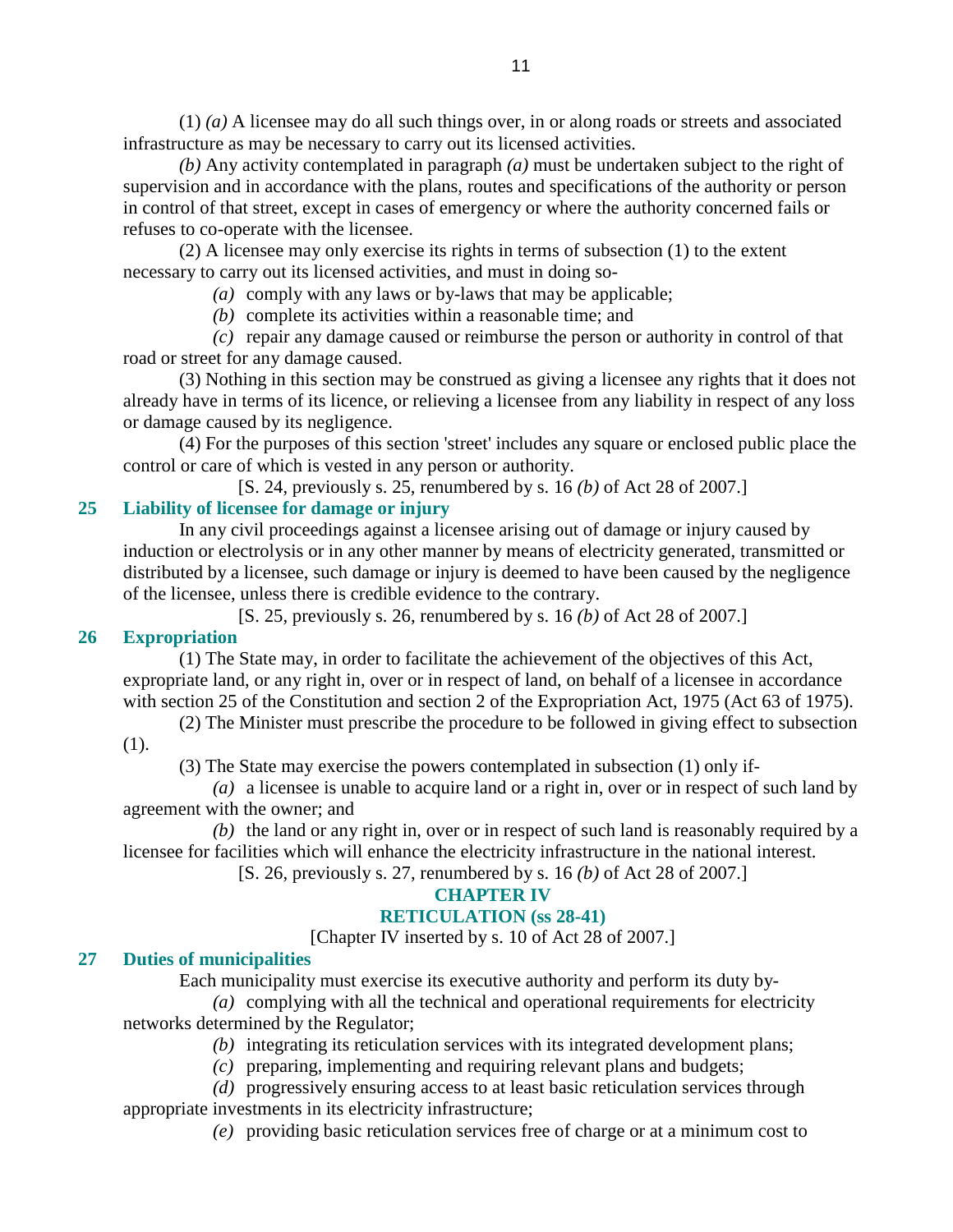certain classes of end users within its available resources;

 *(f)* ensuring sustainable reticulation services through effective and efficient management and adherence to the national norms and standards contemplated in section 35;

 *(g)* regularly reporting and providing information to the Department of Provincial and Local Government, the National Treasury, the Regulator and customers;

 *(h)* executing its reticulation function in accordance with relevant national energy policies; and

 *(i)* keeping separate financial statements, including a balance sheet of the reticulation business.

[S. 27 inserted by s. 10 of Act 28 of 2007.]

## **28 Selection and appointment of external service providers**

 (1) A municipality must comply with Chapter 8 of the Municipal Systems Act and this Act prior to entering into a service delivery agreement with a service provider.

 (2) A service delivery agreement entered into by a municipality with an external service provider must comply with the Municipal Systems Act, the Municipal Finance Management Act and this Act.

(3) The Minister may make regulations relating to-

 *(a)* the criteria, in addition to those provided for in the Municipal Systems Act, against which service delivery mechanisms must be assessed;

*(b)* matters which must be provided for in service delivery agreements; and

 *(c)* compulsory or standard provisions that must be included in the service delivery agreements.

[S. 28 inserted by s. 10 of Act 28 of 2007.]

## **29 Key performance indicators**

 (1) The Regulator must, after consultation with the Minister prescribe general key performance indicators in respect of the technical operational issues pertaining to reticulation systems for municipalities.

 (2) The key performance indicators prescribed under subsection (1) may differentiate between categories and types of municipalities.

 (3) Management key performance indicators set by a municipality in accordance with Chapter 6 of the Municipal Systems Act must include the general key performance indicators prescribed under subsection (1).

[S. 29 inserted by s. 10 of Act 28 of 2007.]

**CHAPTER V** 

## **RESOLUTION OF DISPUTES AND REMEDIES (ss 42-43)**

## **30 Resolution of disputes by Regulator**

(1) The Regulator must, in relation to any dispute arising out of this Act-

 *(a)* if it is a dispute between licensees, act as mediator if so requested by both parties to the dispute;

 *(b)* if it is a dispute between a customer or end user on the one hand and a licensee, registered person, a person who trades, generates, transmits, or distributes electricity on the other hand, settle that dispute by such means and on such terms as the Regulator thinks fit.

 (2) The Regulator may appoint a suitable person to act as mediator on its behalf and any action or decision of a person so appointed is deemed to be an action by or decision of the Regulator.

 (3) The Minister must prescribe the procedure to be followed in the mediation and the fees to be paid.

(4) The mediation or arbitration in terms of this section is done at the request of the parties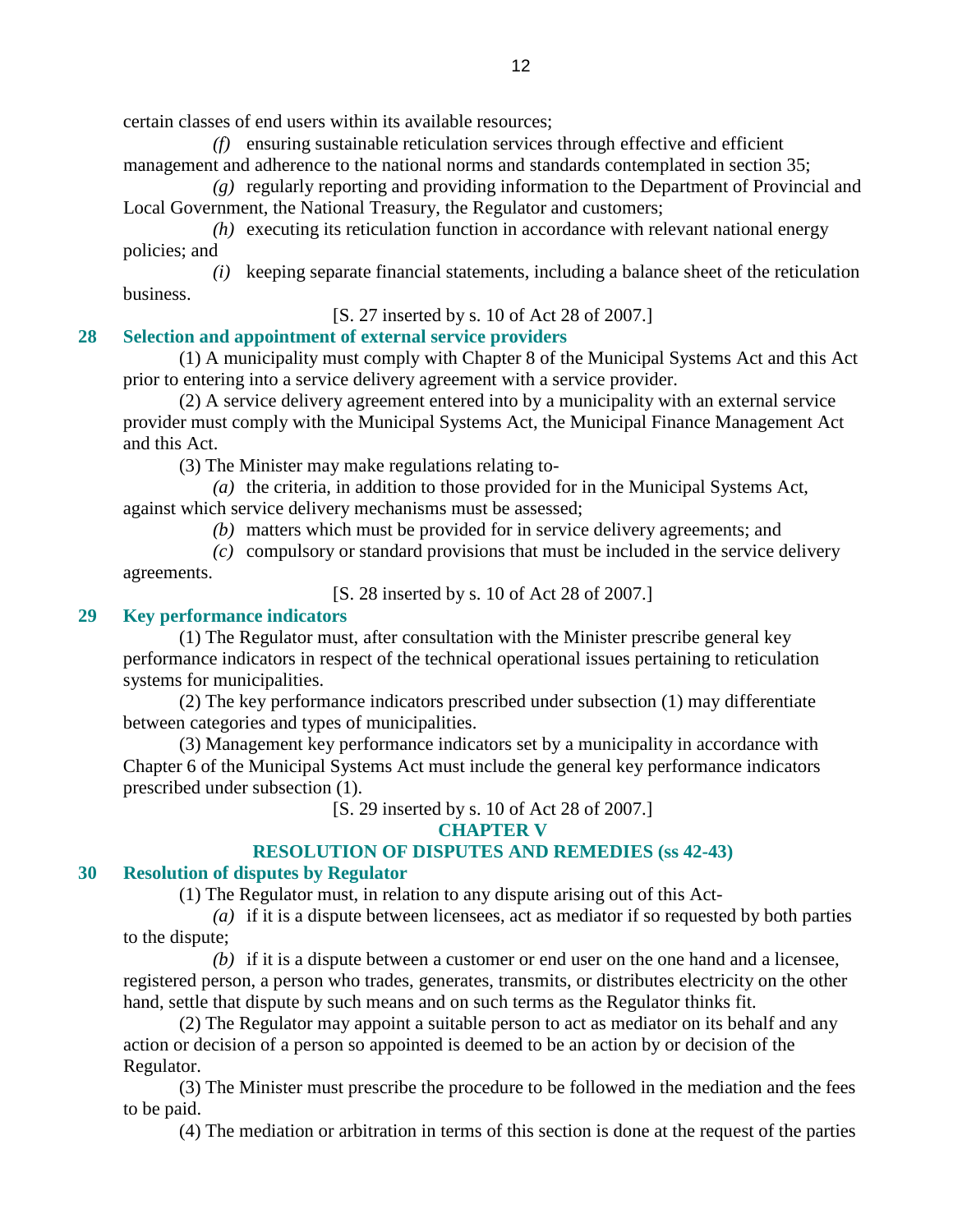to the dispute and no decision of the Regulator or the person contemplated in subsection (2), taken in the course of the mediation process, must be regarded as a decision contemplated in section 10 (3) or (4) of the National Energy Regulator Act.

[S. 30, previously s. 42, renumbered by s. 16 *(c)* of Act 28 of 2007.]

## **31 Remedies against decisions of Regulator**

 Section 10 (3) of the National Energy Regulator Act applies to every decision by the Regulator taken in terms of this Act, except where this Act provides otherwise or where the Regulator sits as a tribunal, in which case section 10 (4) of that Act applies.

[S. 31, previously s. 43, renumbered by s. 16 *(c)* of Act 28 of 2007.]

#### **CHAPTER VI**

#### **INVESTIGATIONS (s 44)**

#### **32 Investigations**

 (1) The Regulator must, in applicable circumstances, at its own instance or on receipt of a complaint or inquiry relating to the generation, transmission, distribution or trading, investigate complaints-

*(a)* of discrimination regarding tariffs or conditions of access;

 *(b)* if a licensee is involved, of failure to abide by its licensing conditions; or v \*\*\*\*\*

 (2) On receipt of a report under subsection (1), the Regulator may institute a formal investigation.

(3) Upon instituting a formal investigation under subsection (2)-

 *(a)* the Regulator may appoint a person to chair the investigation and as many persons as may be necessary to assist with the investigation;

 *(b)* the person appointed under paragraph *(a)* and the persons assisting him or her may summon witnesses and conduct the investigation in the prescribed manner.

 (4) On completion of the investigation under subsection (3) the person chairing it must submit his or her written report thereon to the Regulator.

(5) On receipt of the report, the Regulator may-

*(a)* refer the report to the Director of Public Prosecutions of the area concerned;

*(b)* if a licensee is involved, act on the matter in accordance with section 18 (2).

[Para. *(b)* substituted by s. 11 of Act 28 of 2007.]

vi\*\*\*\*\*

[S. 32, previously s. 44, renumbered by s. 16 *(c)* of Act 28 of 2007.]

#### **CHAPTER VII**

## **GENERAL PROVISIONS (ss 45-49)**

## **33 Entry, inspection and information gathering by Regulator**

 (1) For the purposes of this Act, any person authorised thereto in writing by the Regulator may-

 *(a)* at all reasonable times enter any property on which any activity relating to the supply of electricity is taking place to inspect any facility, equipment, machinery, book, account or other document relating to electricity found thereat; and

 *(b)* require any person to furnish to the Regulator such information, returns or other particulars as may be necessary for the proper application of this Act.

 (2) The Regulator may require that the accuracy of any information, return or particular furnished under subsection (1) be verified on oath or by way of solemn declaration.

(3) A person authorised by the Regulator must on request show his or her authorisation.

[S. 33, previously s. 45, renumbered by s. 16 *(c)* of Act 28 of 2007.]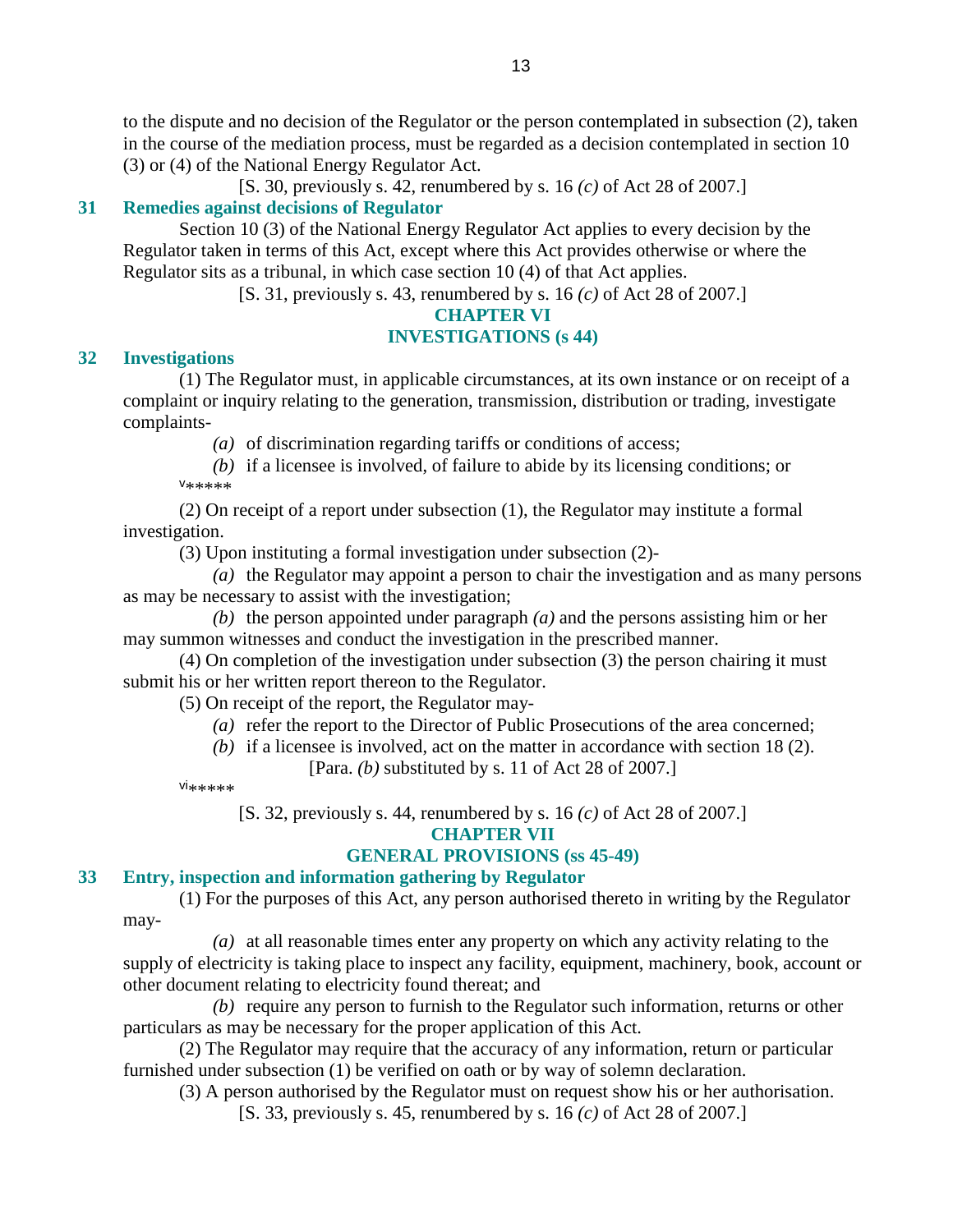## **34 New generation capacity**

(1) The Minister may, in consultation with the Regulator-

 *(a)* determine that new generation capacity is needed to ensure the continued uninterrupted supply of electricity;

 *(b)* determine the types of energy sources from which electricity must be generated, and the percentages of electricity that must be generated from such sources;

 *(c)* determine that electricity thus produced may only be sold to the persons or in the manner set out in such notice;

 *(d)* determine that electricity thus produced must be purchased by the persons set out in such notice;

*(e)* require that new generation capacity must-

 (i)be established through a tendering procedure which is fair, equitable, transparent, competitive and cost-effective;

(ii)provide for private sector participation.

 (2) The Minister has such powers as may be necessary or incidental to any purpose set out in subsection (1), including the power to-

 *(a)* undertake such management and development activities, including entering into contracts, as may be necessary to organise tenders and to facilitate the tendering process for the development, construction, commissioning and operation of such new electricity generation capacity;

 *(b)* purchase, hire or let anything or acquire or grant any right or incur obligations for or on behalf of the State or prospective tenderers for the purpose of transferring such thing or right to a successful tenderer;

 *(c)* apply for and hold such permits, licences, consents, authorisations or exemptions required in terms of the Environmental Conservation Act, 1989 (Act 73 of 1989) or the National Environmental Management Act, 1998 (Act 107 of 1998), or as may be required by any other law, for or on behalf of the State or prospective tenderers for the purpose of transferring any such permit, licence, consent, authorisation or exemption to a successful tenderer;

 *(d)* undertake such management activities and enter into such contracts as may be necessary or expedient for the effective establishment and operation of a public or privately owned electricity generation business;

 *(e)* subject to the Public Finance Management Act, 1999 (Act 1 of 1999), issue any guarantee, indemnity or security or enter into any other transaction that binds the State to any future financial commitment that is necessary or expedient for the development, construction, commissioning or effective operation of a public or privately owned electricity generation business.

(3) The Regulator, in issuing a generation licence-

*(a)* is bound by any determination made by the Minister in terms of subsection (1);

 *(b)* may facilitate the conclusion of an agreement to buy and sell power between a generator and a purchaser of that electricity.

 (4) In exercising the powers under this section the Minister is not bound by the State Tender Board Act, 1968 (Act 86 of 1968).

[S. 34, previously s. 46, renumbered by s. 16 *(c)* of Act 28 of 2007.]

[Date of commencement of s. 46: 1 December 2004.]

## **35 Regulations, rules, guidelines, directives and codes of conduct and practice**

(1) The Regulator may, after consultation with-

- *(a)* licensees;
- *(b)* municipalities that reticulate electricity; and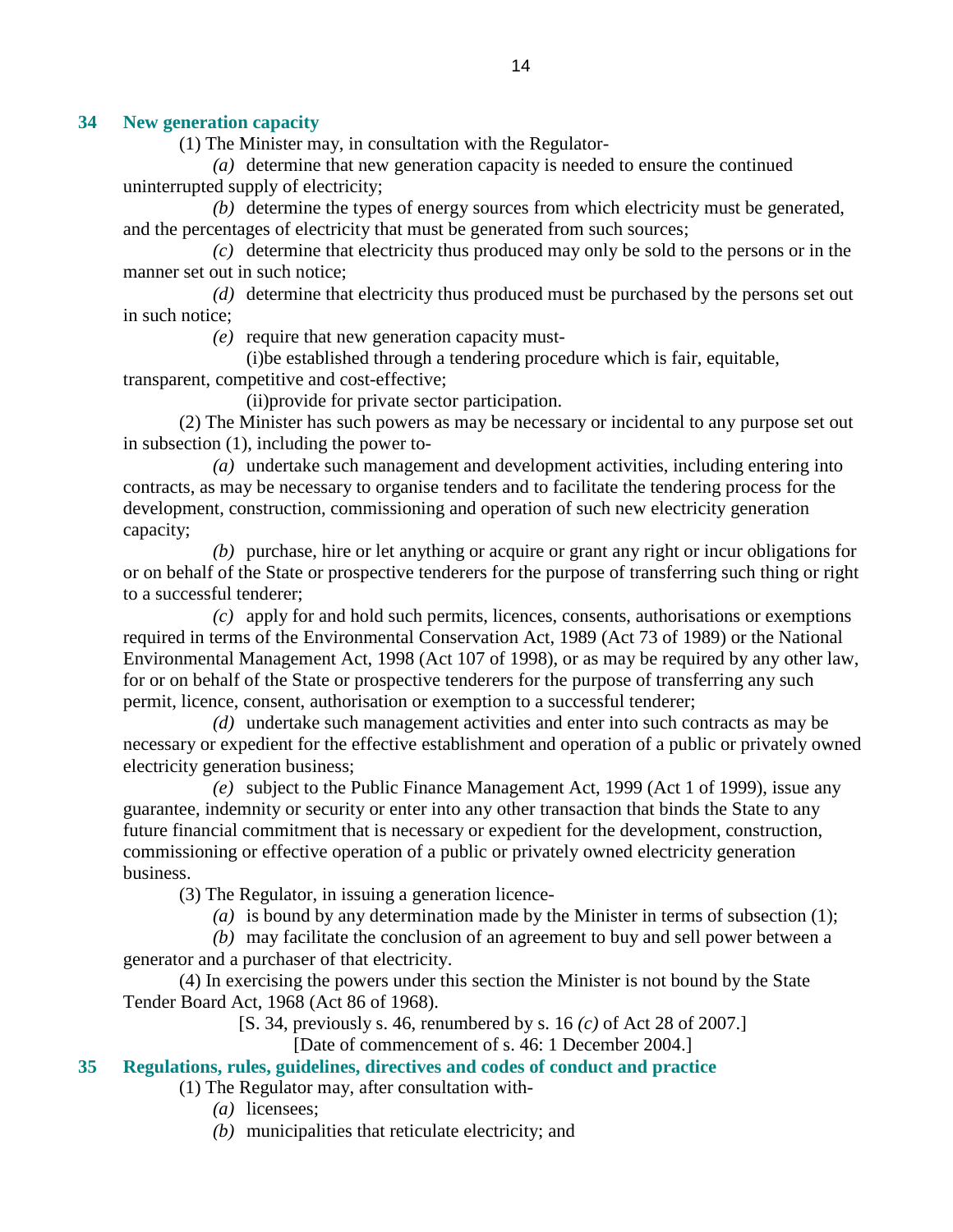[Para. *(b)* inserted by s. 12 *(a)* of Act 28 of 2007.]

*(c)* such other interested persons as may be necessary,

make guidelines and publish codes of conduct and practice, or make rules by notice in the *Gazette*. (2) Without derogating from the general nature of subsection (1), guidelines and codes of conduct and practice may relate to-

*(a)* the relationship between licensees and customers and end users;

 *(c)* performance objectives and the setting, approving and meeting of performance improvement targets;

 *(d)* codes of practice relating to the operation, use and maintenance of transmission and distribution power systems;

 *(e)* any other ancillary or administrative matter appropriate for the proper implementation of this Act.

(3) Without derogating from the general nature of subsection (1), rules may relate to-

 *(a)* the keeping of information, the rendering of returns and the period for and format in which information must be kept, as well as the persons or institutions it must be rendered to;

*(b)* standards of quality of supply and service;

*(c)* the operation, use and maintenance of transmission and distribution power

systems;

*(d)* trading;

*(e)* technical and safety standards;

*(f)* the form and manner of applying for licences;

*(g)* publishing of advertisements by licensees and the contents thereof;

 *(h)* the form and manner of applying for and the fees payable on application for licensing and registration;

*(i)* the fees to be paid in respect of mediation and the settlement of disputes;

*(j)* the setting of a framework for the determination of the period of validity of

licences, criteria for the transfer and renewal of licences and the transfer or use of assets on a licence lapsing, including the ownership thereof;

 *(k)* any other ancillary or administrative matter for which it is necessary to make rules for the proper implementation of this Act.

(4) The Minister may, by notice in the *Gazette*, make regulations regarding-

 *(a)* activities that must be licensed or registered and the classification of licences into categories and sub-categories;

*(b)* norms and standards relating to quality of supply;

 *(c)* ancillary or administrative matters that are necessary to prescribe for effective reticulation services;

*(d)* compulsory national norms and standards for reticulation services;

 *(e)* general key performance indicators in respect of technical operational issues pertaining to reticulation;

 *(f)* the criteria, in addition to those provided for in the Municipal Systems Act, against which service mechanisms must be assessed;

*(g)* matters which may be provided for in the service delivery agreement;

 *(h)* the compulsory or standard provisions that must be included in the service delivery agreement;

 *(i)* the inspection of and enquiry into the control and operation of any licensed, registered or reticulation-related activity;

*(j)* new generation capacity;

*(k)* types of energy sources from which electricity must be generated;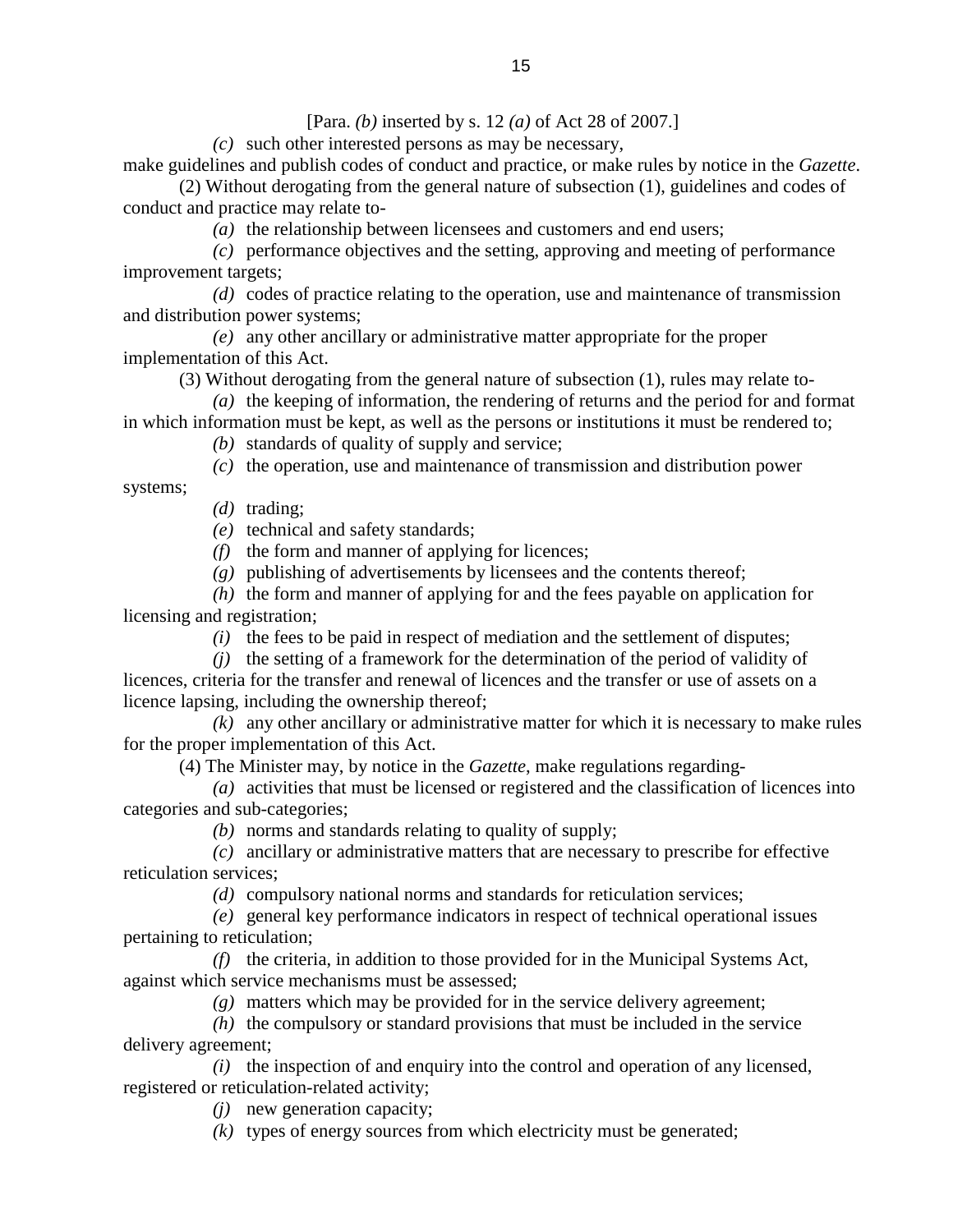*(l)* the percentages of electricity that must be generated from different energy

sources;

*(m)* the participation of the private sector in new generation activities;

 $(n)$  the setting of standards relating to health, safety and the environment and their incorporation into licences or national norms and standards;

- *(o)* the prohibition of certain practices in the electricity supply industry;
- *(p)* the criteria for or prohibition of cross-ownership or vertical and horizontal
- integration by licensees in generation, transmission and distribution assets;
	- *(q)* the conditions subject to which the Regulator may issue a licence;

 *(r)* norms and standards for the setting of reticulation tariffs, in consultation with the Minister of Finance;

*(s)* any other matter that may or must be prescribed in terms of this Act; and

 *(t)* any other ancillary or administrative matter that it is necessary to prescribe for the proper implementation or administration of this Act.

[Sub-s. (4) substituted by s. 12 *(b)* of Act 28 of 2007.]

(5) Before promulgating regulations contemplated in subsection (4), the Minister must-

- *(a)* consult with the Regulator;
- *(b)* invite public comments on the proposed regulations; and
- *(c)* duly consider the comments received.
	- [S. 35, previously s. 47, renumbered by s. 16 *(c)* of Act 28 of 2007.]

## **36 Repeal of laws and savings**

 (1) Subject to subsections (2) and (3), the laws specified in Schedule 1 are hereby repealed or amended to the extent set out in the third column of that Schedule.

 (2) Anything done by the National Electricity Regulator in terms of the Electricity Act, 1987, prior to the commencement of this Act, and which may validly be done by the Regulator in terms of this Act, is deemed to have been done in terms of this Act.

 (3) Licences issued in terms of the Electricity Act, 1987, or that are deemed to have been issued in terms thereof prior to the commencement of this Act, continue in force as if they had been issued in terms of this Act: Provided that-

*(a)* such licences lapse on a date determined by the Minister by notice in the *Gazette*;

 *(b)* the Regulator is obliged to issue substituting licences to the licensees concerned, in accordance with this Act, prior to such licences lapsing; and

 *(c)* conditions imposed in terms of substituting licences issued under paragraph *(b)* may not be more onerous in their application than those of the licences they replace.

 (4) The Minister may, after consultation with the Regulator and any person who may be affected thereby, amend Schedule 2 by notice in the *Gazette*.

[S. 36, previously s. 48, renumbered by s. 16 *(c)* of Act 28 of 2007.**]** 

# **37 Short title and commencement**

 (1) This Act is called the Electricity Regulation Act, 2006, and comes into operation on a date fixed by the President by proclamation in the *Gazette*.

 (2) Despite subsection (1), section 34 must be regarded as having come into operation on 1 December 2004.

[Sub-s. (2) substituted by s. 14 of Act 28 of 2007.]

[S. 49, previously s. 37, renumbered by s. 16 *(c)* of Act 28 of 2007.]

**Schedule 1** 

# **REPEAL, AMENDMENT AND SUBSTITUTION OF LAWS**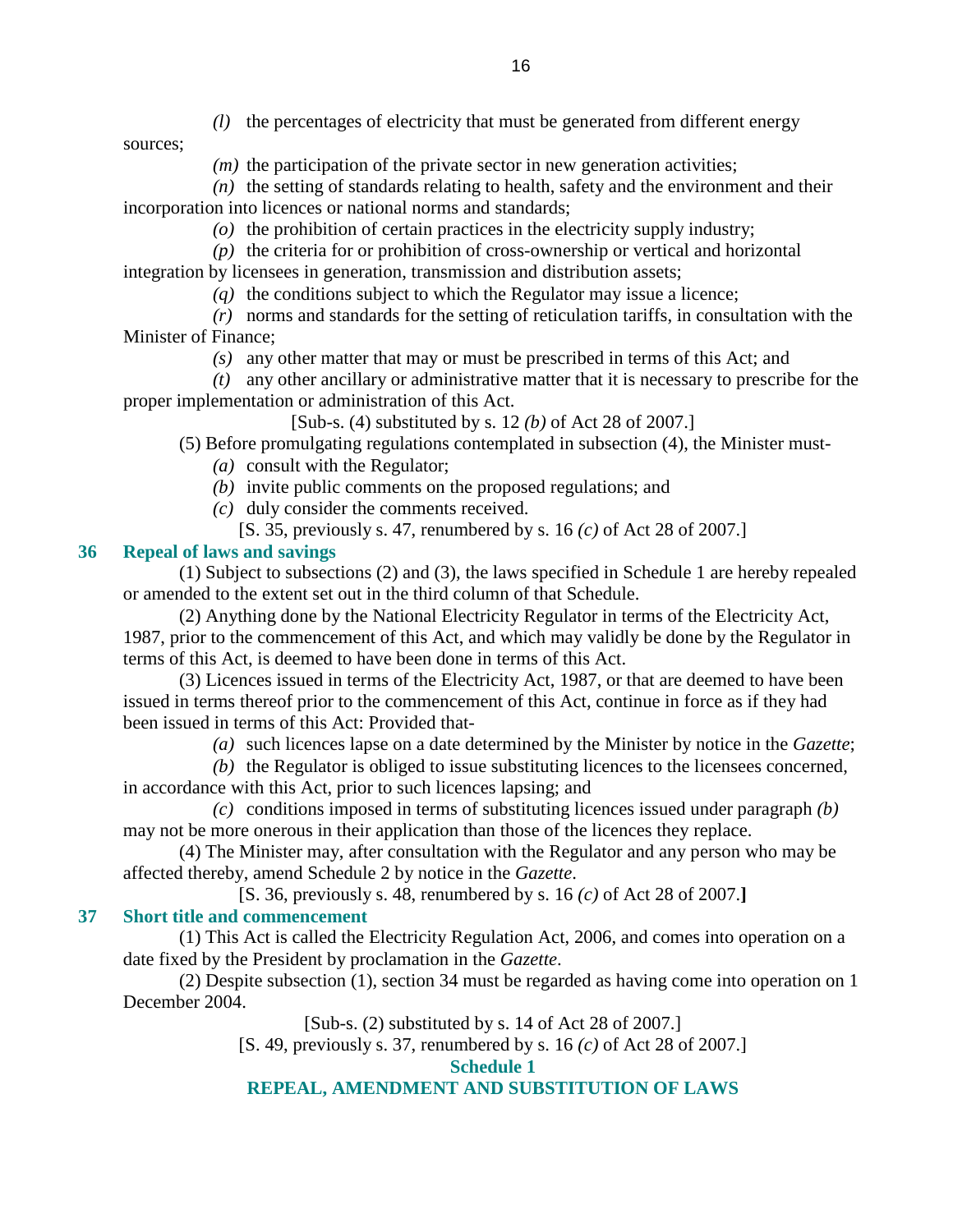| Year of Act                                          | :le                                | f repeal, amendment or substitution                                                          |
|------------------------------------------------------|------------------------------------|----------------------------------------------------------------------------------------------|
| 1987                                                 | / Act, 1987                        | al of the whole, with the exception of<br>B.                                                 |
| 1990                                                 | and Natal Joint Services Act, 1990 | ndment of Schedule 3 by the deletion of the<br>rring to the Electricity Act 1987, (Act 41 of |
| 2004                                                 | <b>Energy Regulator Act</b>        | The substitution in section 4 (1) for<br>$h$ (c) of the following paragraph:                 |
| with effect from                                     |                                    |                                                                                              |
| etermined by the<br>by notice in the                 |                                    |                                                                                              |
| undertake the                                        |                                    |                                                                                              |
| <b>Tof the National</b>                              |                                    |                                                                                              |
| ty Regulator as] set<br>ction 4 of the               |                                    |                                                                                              |
| ity Act.] Electricity                                |                                    |                                                                                              |
| on Act, 2006".                                       |                                    |                                                                                              |
| tion of subsection 4                                 |                                    |                                                                                              |
| titution in section 7 (1)                            |                                    |                                                                                              |
| raph (d) of the                                      |                                    |                                                                                              |
| paragraph:                                           |                                    |                                                                                              |
| materially fails to                                  |                                    |                                                                                              |
| any duty imposed on                                  |                                    |                                                                                              |
| er in terms of this Act,<br>ity Act] the Electricity |                                    |                                                                                              |
|                                                      |                                    |                                                                                              |
| on Act, 2006, the Gas                                |                                    |                                                                                              |

## **Schedule 2**

## **EXEMPTION FROM OBLIGATION TO APPLY FOR AND HOLD A LICENCE**

- 1 Any generation plant constructed and operated for demonstration purposes only and not connected to an inter connected power supply
- 2 Any generation plant constructed and operated for own use
- 3 Non-grid connected supply of electricity except for commercial use

# **ELECTRICITY REGULATION AMENDMENT ACT 28 OF 2007** [ASSENTED TO 16 JANUARY 2008] **[DATE OF COMMENCEMENT**

[DATE OF COMMENCEMENT: 1 MAY 2008]

# *(English text signed by the President)*

## **ACT**

**To amend the Electricity Regulation Act, 2006, so as to insert certain definitions; to make certain textual corrections; to insert a new Chapter dealing with electricity reticulation by municipalities; and to extend the Minister's powers to make regulations; and to provide for matters connected therewith.** 

BE IT ENACTED by the Parliament of the Republic of South Africa, as follows:-

**1** Amends section 1 of the Electricity Regulation Act 4 of 2006, as follows: paragraph *(a)* inserts the definitions of 'Municipal Finance Management Act', 'Municipal Structures Act', 'Municipal Systems Act' and 'municipality'; and paragraph *(b)* inserts the definitions of 'reticulation', 'service delivery agreement' and 'service provider'.

**2** Amends section 4 *(a)* (i) of the Electricity Regulation Act 4 of 2006 by substituting item *(aa)*.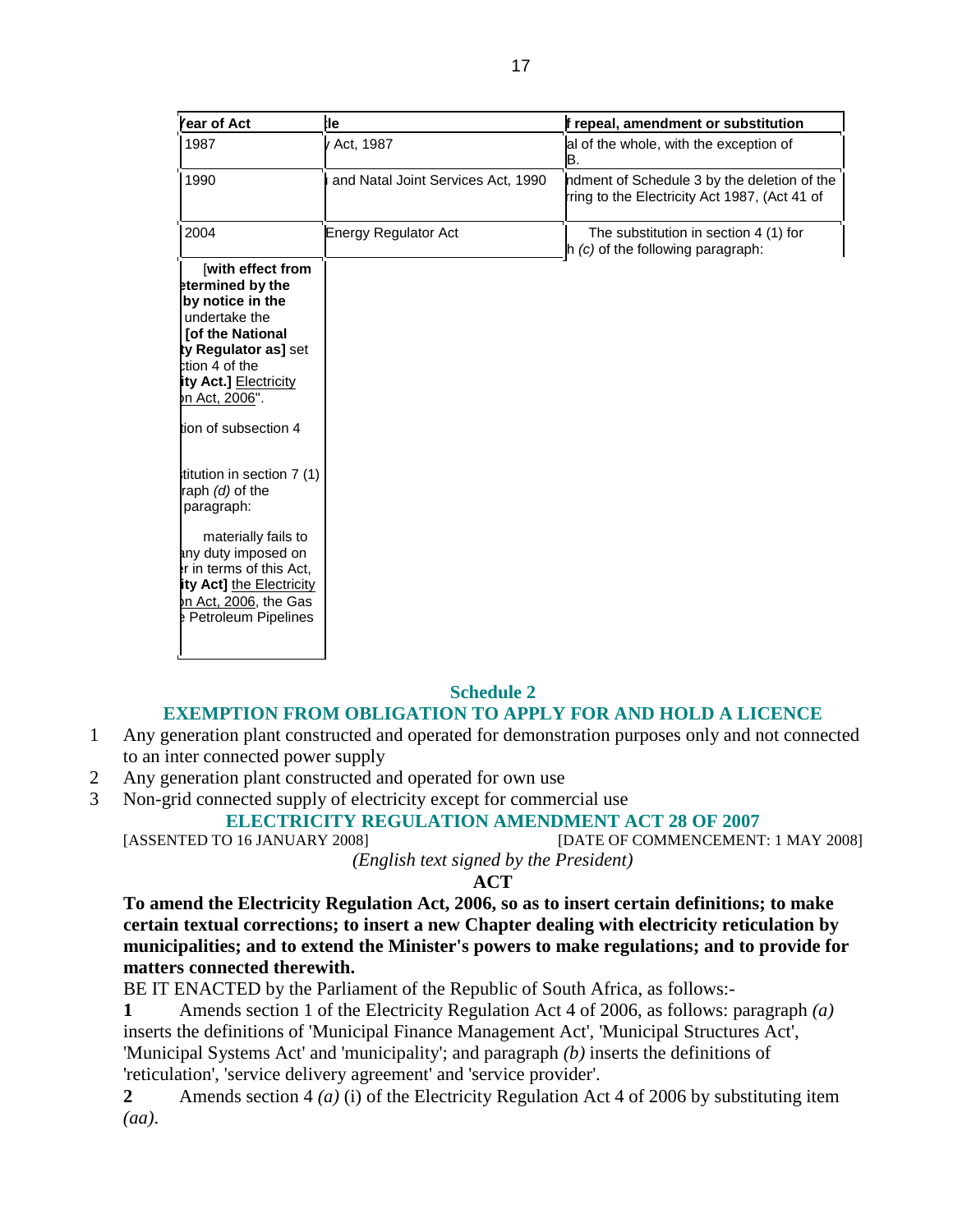**3** Substitutes section 9 of the Electricity Regulation Act 4 of 2006.

**4** Amends section 10 of the Electricity Regulation Act 4 of 2006 by substituting subsections (1) and (2).

**5** Amends section 11 (1) of the Electricity Regulation Act 4 of 2006 by substituting paragraph *(a)*.

**6** Amends section 14 (1) of the Electricity Regulation Act 4 of 2006 by substituting paragraphs *(a)* and *(b)*.

**7** Amends section 15 (1) of the Electricity Regulation Act 4 of 2006 by substituting paragraph *(c)*.

**8** Amends section 16 (1) of the Electricity Regulation Act 4 of 2006 by substituting the words preceding paragraph *(a)*.

**9** Amends section 19 of the Electricity Regulation Act 4 of 2006 by substituting subsection  $(4)$ .

**10** Inserts Chapter IV (sections 27 to 29) in the Electricity Regulation Act 4 of 2006.

**11** Amends section 44 (5) of the Electricity Regulation Act 4 of 2006 by substituting paragraph *(b)*.

**12** Amends section 47 of the Electricity Regulation Act 4 of 2006, as follows: paragraph *(a)* inserts subsection (1) *(b)*; and paragraph *(b)* substitutes subsection (4).

**13** Substitutes the long title of the Electricity Regulation Act 4 of 2006.

**14** Amends section 49 of the Electricity Regulation Act 4 of 2006 by substituting subsection (2).

**15** Amends the Arrangement of Sections of the Electricity Regulation Act 4 of 2006, as follows: paragraph *(a)* deletes item 7; paragraph *(b)* inserts the word 'Reticulation' and items 27, 28 and 29; and paragraph *(c)* renumbers items 42 to 49 as items 30 to 37, respectively.

**16** Amends the Electricity Regulation Act 4 of 2006, as follows: paragraph *(a)* substitutes section 4 *(b)* (iv) and renumbers it as section section 4 *(b)* (iii); paragraph *(b)* renumbers sections 8 to 27 inclusive as sections 7 to 26 inclusive; and paragraph *(c)* renumbers sections 42 to 49 inclusive as sections 30 to 37 inclusive.

# **17 Short title and commencement**

 This Act is called the Electricity Regulation Amendment Act, 2007, and comes into operation on a date fixed by the President by proclamation in the *Gazette*.

# **ENERGY**

# **CENTRAL ENERGY FUND ACT 38 OF 1977**

(Previous short title, 'State Oil Fund Act', substituted by s. 6 of Act 46 of 1985) [ASSENTED TO 22 MARCH 1977] [DATE OF COMMENCEMENT: 10 JANUARY 1977]

*(English text signed by the State President)* 

# **as amended by**

State Oil Fund Amendment Act 30 of 1979 Second State Oil Fund Amendment Act 74 of 1979 Finance Act 21 of 1980 State Oil Fund Amendment Act 68 of 1980 State Oil Fund Amendment Act 73 of 1984 tate Oil Fund Amendment Act 46 of 1985 Coal Amendment Act 70 of 1987 Central Energy Fund Amendment Act 55 of 1988 Energy Amendment Act 72 of 1989 Abolition of the National Energy Council Act 95 of 1991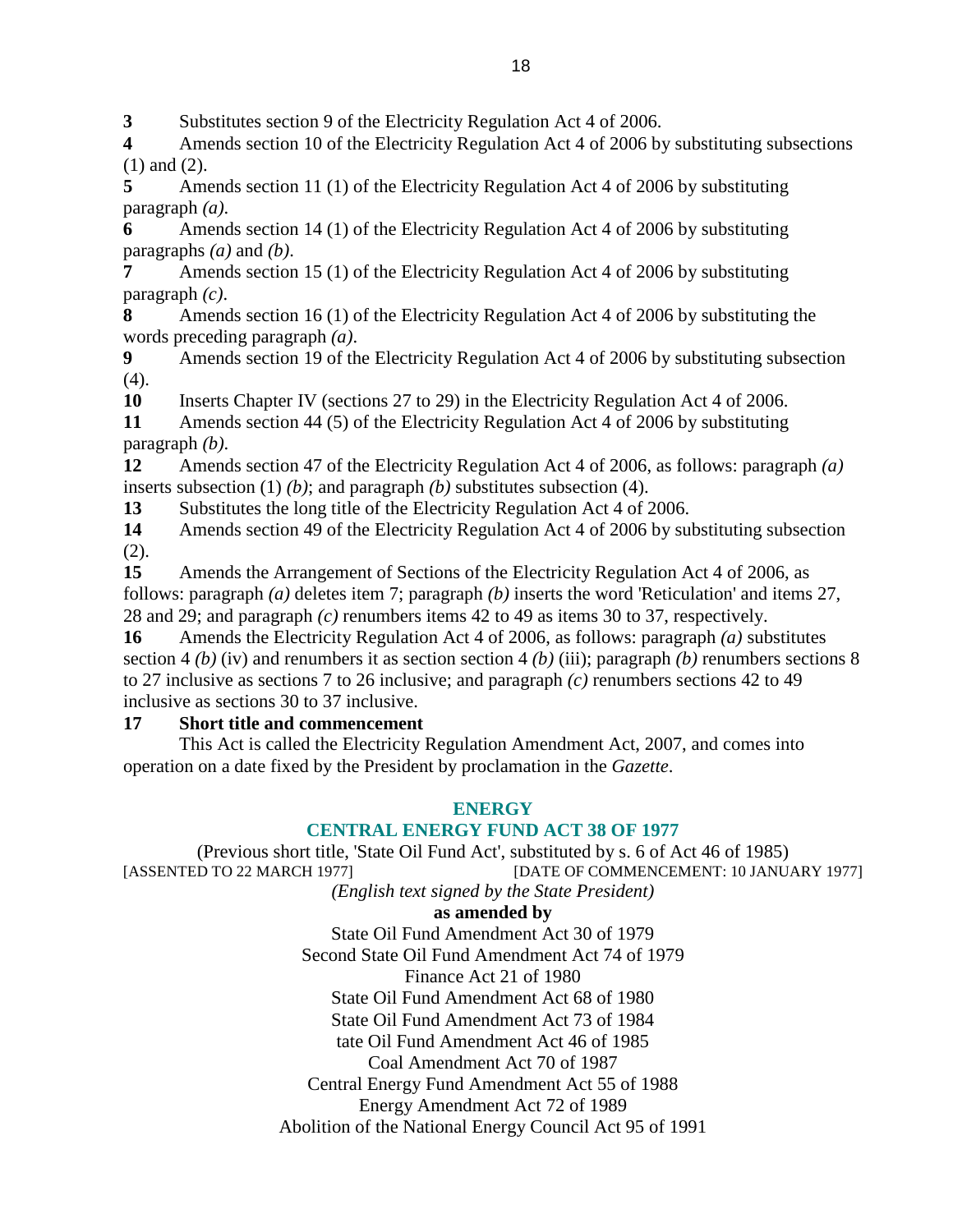## Coal Act Repeal Act 124 of 1991

Central Energy Fund Amendment Act 29 of 1992

Central Energy Fund Amendment Act 48 of 1994

#### **Regulations under this Act**

SLATE LEVIES APPLICABLE ON PETROL AND DIESEL determined (GN 920 in GG 30343 of 2 October 2007)

#### **ACT**

**To provide for the payment of certain moneys into the Central Energy Fund and for the utilization and investment thereof; for the imposition of a levy on fuel and for the utilization and investment thereof; for the control of the affairs of CEF (Proprietary) Limited by a board of directors; for the keeping of records of all transactions entered into for account of the Central Energy Fund or the Equalization Fund and of certain other transactions; for the investigation, examination and auditing of the books, accounts and statements kept and prepared in connection with the said transactions; and for the submission to Parliament of a report relating to the said investigation, examination and auditing; and to provide for matters connected therewith.** 

[Long title substituted by s. 2 of Act 30 of 1979 and by s. 5 of Act 46 of 1985.] **1 Payment of certain moneys into Central Energy Fund, utilization and investment thereof, and management of affairs of CEF (Proprietary) Limited** 

 (1) There shall be paid into the Central Energy Fund, controlled by CEF (Proprietary) Limited, a company incorporated in terms of the Companies Act, 1973 (Act 61 of 1973)-

 *(a)* such moneys as may accrue to the Central Energy Fund by virtue of section 1A (1) *(b)* or *(c)*;

> *(b)* such moneys as may accrue to the Central Energy Fund by virtue of- (i)section 11 of the Petroleum Products Act, 1977 (Act 120 of 1977); or  $(ii)$  ......

[Sub-para. (ii) deleted by s. 3 *(a)* of Act 124 of 1991.]

(iii)any other law; and

[Para. *(b)* substituted by s. 7 *(a)* of Act 70 of 1987.]

 *(c)* with the concurrence of the Minister of Mineral and Energy Affairs and the Minister of Finance, such other moneys as may accrue to the said Fund from any other source. [Para. *(c)* amended by s. 4 of Act 124 of 1991.]

 (2) *(a)* Moneys paid under subsection (1) into the said Central Energy Fund shall be utilized in accordance with directions of the Minister of Mineral and Energy Affairs for the financing or promotion of-

 (i)the acquisition of coal, the exploitation of coal deposits, the manufacture of liquid fuel, oil and other products from coal, the marketing of the said products and any matter connected with the said acquisition, exploitation, manufacture and marketing;

 (iA)the acquisition, generation, manufacture, marketing or distribution of any other form of energy, and research connected therewith;

 (ii)any other object for which that Fund may be applied, and which has been designated or approved by the said Minister with the concurrence of the Minister of Finance.

[Para. *(a)* amended by s. 7 *(b)* of Act 70 of 1987 and by s. 3 *(b)* of Act 124 of 1991.]

*(b)* Any such moneys which in the opinion of the Minister of Mineral and Energy Affairs-

 (i)are not immediately required for a purpose mentioned in paragraph *(a)*, shall be invested in such manner as the said Minister with the concurrence of the Minister of Finance may determine;

(ii)are not required for any such purpose, shall be paid into the State Revenue Fund.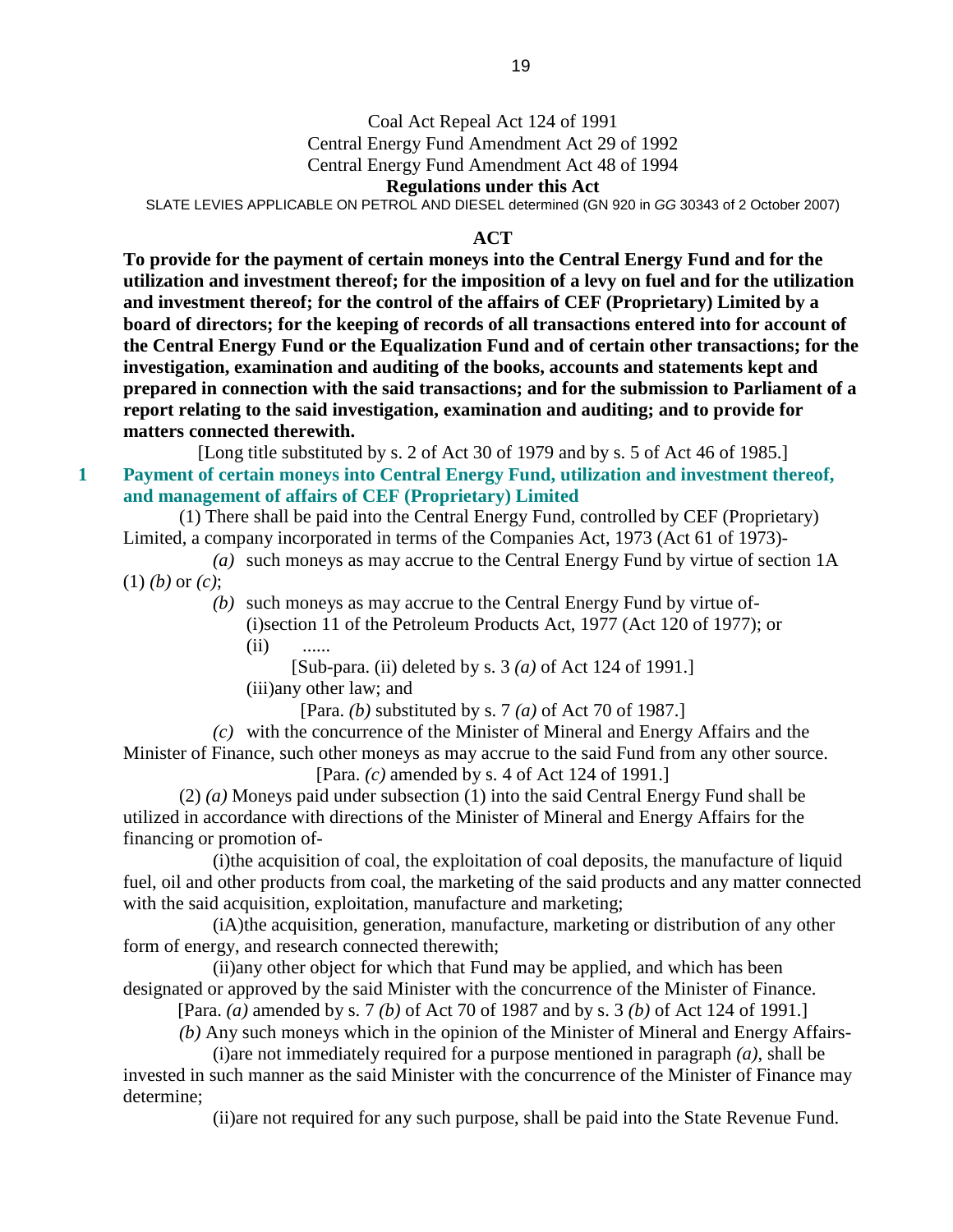*(c)* ......

[Para. *(c)* added by s. 7 *(c)* of Act 70 of 1987 and deleted by s. 3 *(c)* of Act 124 of 1991.]

 (3) The affairs of CEF (Proprietary) Limited shall be managed and controlled by a board of directors.

(4) The board of directors referred to in subsection (3) shall consist of-

 *(a)* a chairman appointed by the Minister of Mineral and Energy Affairs for a period not exceeding five years, on such conditions, including conditions relating to remuneration and allowances, as the said Minister may, with the concurrence of the Minister of Finance, determine, and who may be reappointed;

[Para. *(a)* amended by s. 4 of Act 124 of 1991.]

 *(b)* two officers in the Department of Mineral and Energy Affairs appointed by the Minister of Mineral and Energy Affairs, one of whom, in the opinion of the said Minister, possesses expert knowledge of crude oil supply and fuel matters; and

[Para. *(b)* substituted by s. 1 *(a)* of Act 55 of 1988 and by s. 9 (1) of Act 95 of 1991, amended by s. 4 of Act 124 of 1991 and substituted by s. 1 of Act 29 of 1992.]

 *(c)* not more than five other directors appointed by the Minister of Mineral and Energy Affairs on such conditions, including conditions relating to remuneration and allowances, as the said Minister may, with the concurrence of the Minister of Finance, determine. [Para. *(c)* amended by s. 4 of Act 124 of 1991.]

 (5) A director referred to in subsection (4) *(c)* shall hold office for such period, but not exceeding five years, as the Minister of Mineral and Energy Affairs may determine at the time of his appointment, and shall be eligible for reappointment: Provided that if in his opinion good reasons exist for doing so, the said Minister may at any time terminate the period of office of any such director.

[Sub-s. (5) amended by s. 4 of Act 124 of 1991.]

 (6) A member of Parliament, the President's council or a provincial council may not be appointed as a director, and a director shall, on becoming such a member, vacate his office.

 (7) Subject to the provisions of subsection (8), the remuneration and allowances of a director, and the cost of transport facilities or other benefits afforded to him in respect of his services as a director, shall be paid out of moneys appropriated by Parliament for such purpose.

 (8) A director who is in the full-time service of the State shall not in respect of the services rendered by him as a director of CEF (Proprietary) Limited be paid any remuneration in addition to his salary by virtue of such service, nor shall any such director be paid any travel and subsistence allowances at a rate other than that applicable to him by virtue of such service.

[Sub-s. (8) substituted by s. 1 *(b)* of Act 55 of 1988 and by s. 9 (1) of Act 95 of 1991.]

 (9) A director shall not be personally liable for any loss or damage arising out of, or in connection with, the performance of his duties by virtue of his appointment as a director, unless the loss or damage is due to anything done by the director in bad faith or to gross negligence on his part, or to a failure by him to comply with any provision of this Act.

[S. 1 amended by s. 1 of Act 74 of 1979 and by s. 1 of Act 73 of 1984 and substituted by s. 1 of Act 46 of 1985.]

## **1A Levy on fuel and the utilization and investment thereof**

 (1) The Minister of Mineral and Energy Affairs may with the concurrence of the Minister of Finance-

 *(a)* by notice in the *Gazette* or by notice in writing served on any person, whether personally or by post, impose a levy for the benefit of the Equalization Fund controlled by CEF (Proprietary) Limited, on every litre of petrol, aviation spirit, kerosene, distillate fuel, residual fuel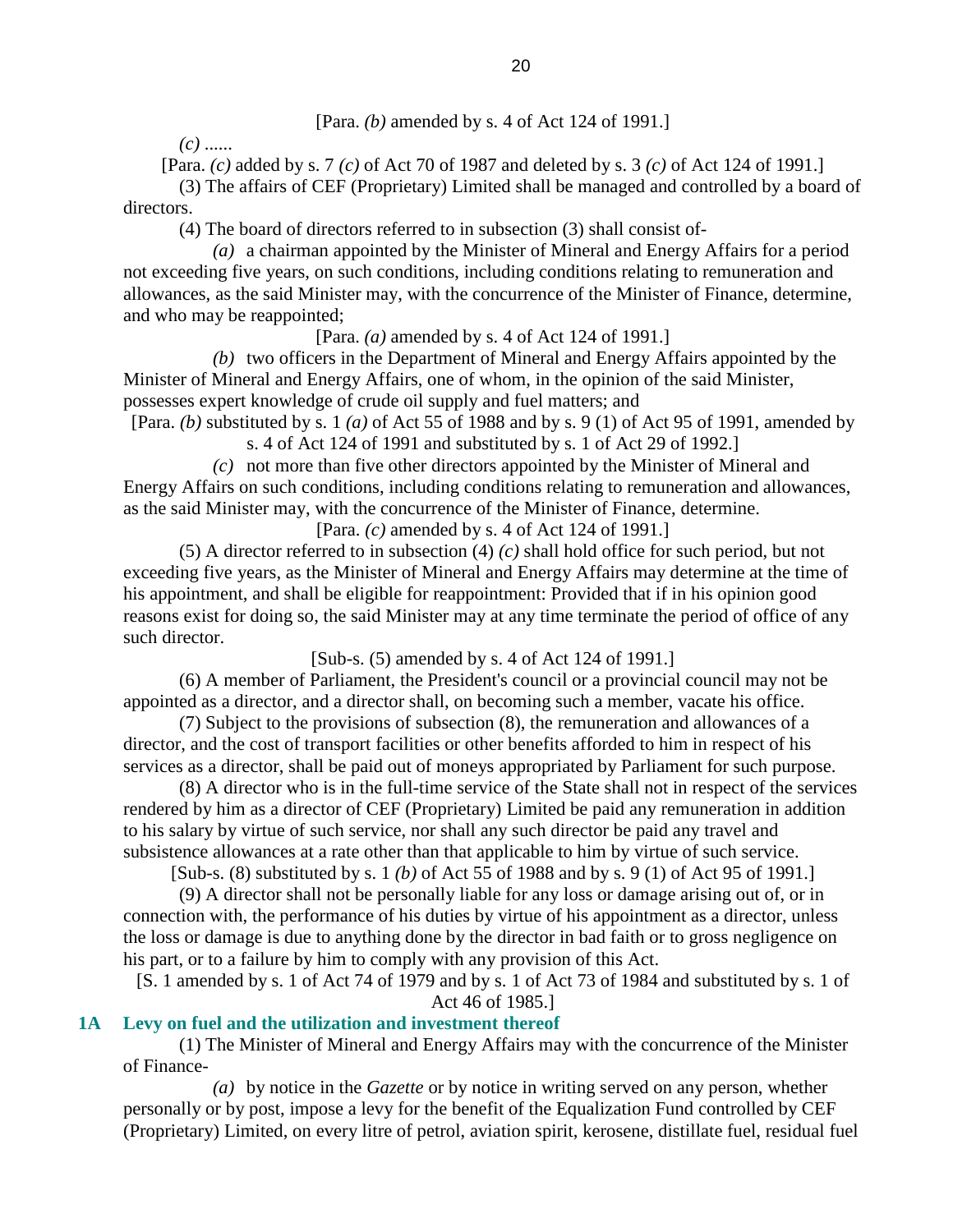oil, naphtha, base oil, products of base oil or every kilogram of grease or liquefied petroleum gas which is manufactured, distributed or sold by an undertaking at any point in the Republic, or imported by any person into the Republic; or

(b) by like notice impose a levy<sup>vii\*</sup> for the benefit of the Central Energy Fund on every litre of petrol, distillate fuel or residual fuel oil; or

[Para. *(b)* substituted by s. 2 *(a)* of Act 55 of 1988.]

 *(c)* by like notice impose a levy referred to in paragraph *(a)* as well as a levy referred to in paragraph *(b)*.

[Sub-s. (1) substituted by s. 2 *(a)* of Act 74 of 1979 and by s. 2 *(a)* of Act 46 of 1985 and amended by s. 4 of Act 124 of 1991.]

 (1A) A levy referred to in subsection (1) may differ according to the purpose for which the product in question is used or the place where or the method by which the product in question is sold.

[Sub-s. (1A) inserted by s. 1 *(a)* of Act 68 of 1980 and substituted by s. 2 *(b)* of Act 46 of 1985.]

 (2) The notice shall state the amount of the levy, the date on which the levy becomes effective, which may be a date preceding the date of the notice, the interest payable in the event of the non-payment of the levy, the person who shall be liable for the payment thereof, the product referred to in subsection (1) in respect of which it shall be payable, the person who shall be responsible for the collection thereof and the times when and the manner in which it shall be paid to a person mentioned in the notice and be handed over by that person to the Fund in question.

[Sub-s. (2) substituted by s. 2 *(c)* of Act 46 of 1985 and by s. 2 *(a)* of Act 29 of 1992.]

 (3) The notice may exempt, in part or in full, any person from any provision thereof, or may contain a directive that the amount of a levy, where the levy is not imposed by notice in the *Gazette*, or the proceeds of a levy, shall not be disclosed by any person to any unauthorized person, or the notice may contain any appropriate condition: Provided that any such notice shall not contain any exemption from the payment of a levy, except to such extent and on such conditions as the Minister may determine in respect of-

*(a)* petroleum products manufactured from raw material produced in the Republic;

 *(b)* petroleum products manufactured for use outside the Republic from raw material produced outside the Republic which is required for the manufacture of such petroleum products; [Para. *(b)* substituted by s. 1 *(b)* of Act 68 of 1980.]

*(c)* petroleum products on which customs or excise duty is payable.

*(d)* such other petroleum products as the Minister may from time to time determine;

[Para. *(d)* added by s. 2 *(d)* of Act 46 of 1985.]

[Sub-s. (3) amended by s. 2 *(b)* of Act 74 of 1979.]

 (3A) There shall be paid into the Equalization Fund, in addition to the moneys raised by means of a levy-

 *(a)* such moneys as may accrue to such fund by virtue of section 11 of the Petroleum Products Act, 1977 (Act 120 of 1977), or any other law;

 *(b)* with the concurrence of the Minister of Mineral and Energy Affairs and the Minister of Finance, such other moneys as may accrue to such fund from any other source;

[Para. *(b)* amended by s. 4 of Act 124 of 1991.]

 *(c)* the moneys obtained by CEF (Proprietary) Limited or the SFF Association from the sale of crude oil, petroleum products and products determined by the Minister of Mineral and Energy Affairs, with the concurrence of the Minister of Finance;

[Para. *(c)* added by s. 2 *(b)* of Act 73 of 1984, substituted by s. 2 *(b)* of Act 55 of 1988, amended by s. 4 of Act 124 of 1991 and substituted by s. 2 *(b)* of Act 29 of 1992.]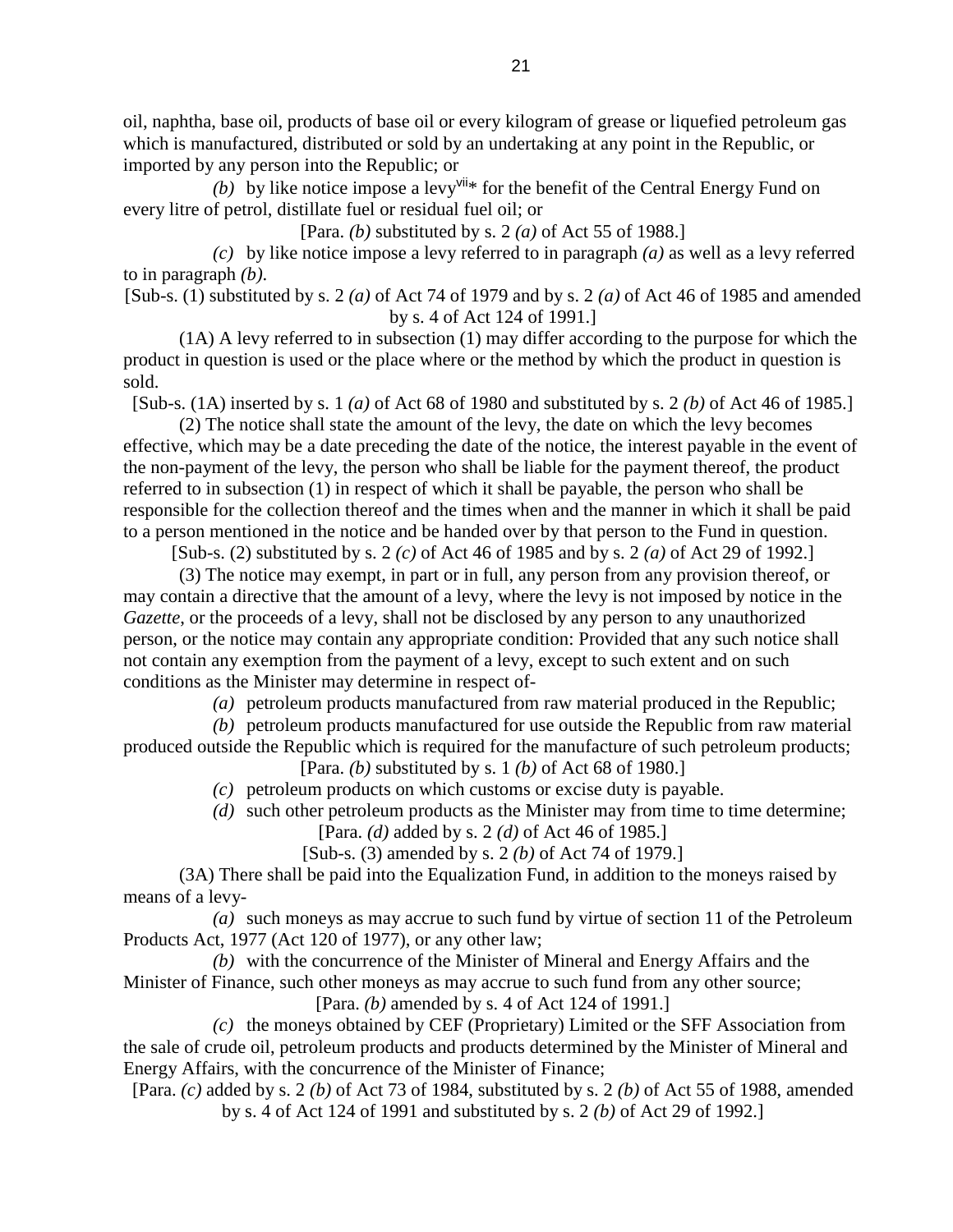*(d)* moneys received by agreement with the government of a foreign State on behalf of such State.

> [Para. *(d)* added by s. 2 *(c)* of Act 29 of 1992.] [Sub-s. (3A) inserted by s. 2 *(c)* of Act 74 of 1979.]

(4) The moneys paid into the Equalization Fund-

*(a)* shall be utilized-

 (i)for the financing of any increase in the cost of purchasing crude oil or petroleum products;

 (ii)for or in connection with the purchase, acquisition, distribution, sale, saving, conservation, storage or utilization of crude oil or petroleum products, or the manufacture of or research in connection with petroleum products, as determined by the Minister of Mineral and Energy Affairs in consultation with the Minister of Finance, and in accordance with directives so determined;

[Sub-para. (ii) amended by s. 4 of Act 124 of 1991.]

 (iii)for the acquisition, generation, manufacture, marketing or distribution of any other form of energy, and research connected therewith;

[Sub-para. (iii) added by s. 7 of Act 72 of 1989.]

 (iv)for any other object relating to energy designated and approved by the Minister of Mineral and Energy Affairs with the concurrence of the Minister of Finance.

[Sub-para. (iv) added by s. 7 of Act 72 of 1989 and amended by s. 4 of Act 124 of 1991.] *(b)* that are not immediately required for a purpose referred to in paragraph *(a)*, shall be invested in such manner as the Minister of Mineral and Energy Affairs with the concurrence of the Minister of Finance may determine.

[Para. *(b)* substituted by s. 2 *(c)* of Act 73 of 1984 and amended by s. 4 of Act 124 of 1991.] [Sub-s. (4) amended by s. 2 *(d)* of Act 74 of 1979.]

 (5) Notwithstanding the provisions of subsection (4), moneys referred to in subsection (3A) *(c)* paid into the Equalization Fund, shall, to the amount determined by the Minister of Mineral and Energy Affairs with the concurrence of the Minister of Finance, be paid into the State Revenue Fund.

> [Sub-s. (5) added by s. 2 *(d)* of Act 29 of 1992.] [S. 1A inserted by s. 1 of Act 30 of 1979.]

**1B Offences and penalties** 

Any person who-

 *(a)* fails to comply with any provision of a notice under section 1A, or of any directive contained in such notice, when he is in terms of such notice or directive required to perform, or to abstain from doing, any act;

 *(b)* without lawful reason refuses or fails to comply with any reasonable demand for information made by a person who is responsible in terms of a notice under section 1A for the collection of any levy, or by an officer in the service of CEF (Proprietary) Limited, the SFF Association or of the Department of Mineral and Energy Affairs;

[Para. *(b)* substituted by s. 3 of Act 73 of 1984 and by s. 3 of Act 46 of 1985.]

 *(c)* resists or wilfully obstructs any person or officer referred to in paragraph *(b)* in the performance of his duties or the exercise of his powers under this Act or a notice thereunder;

 *(d)* discloses to any unauthorized person any information in respect of a levy imposed under section 1A, or who allows the publication of any such information to any unauthorized person,

shall be guilty of an offence and be liable on conviction to a fine not exceeding two thousand rand or to imprisonment for a period not exceeding two years or to both such fine and such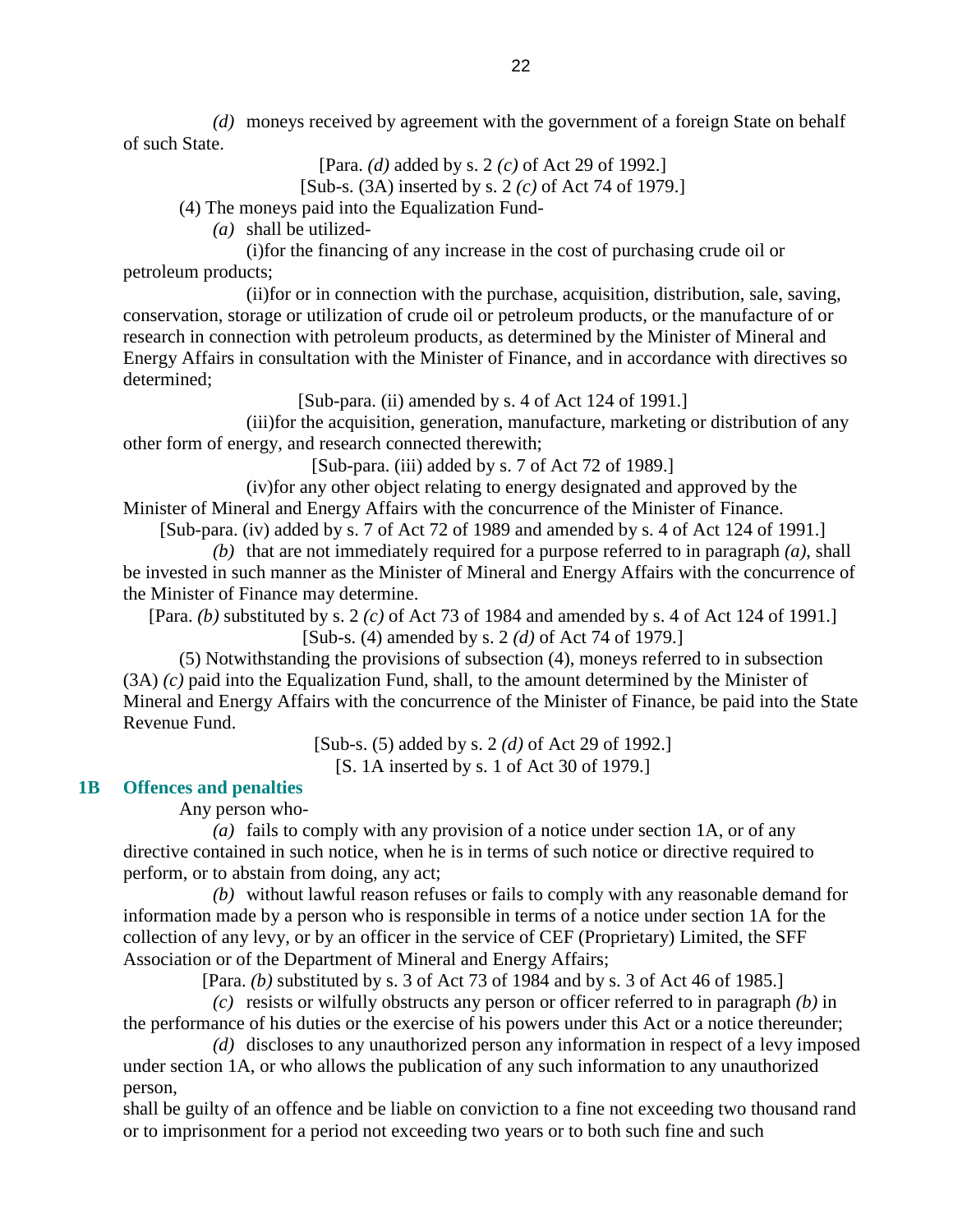imprisonment.

[S. 1B inserted by s. 1 of Act 30 of 1979.]

#### **1C State bound by section 1A**

The provisions of section 1A shall bind the State.

[S. 1C inserted by s. 1 of Act 30 of 1979.]

#### **1D Share capital of CEF (Proprietary) Limited and SFF Association**

 (1) The share capital of CEF (Proprietary) Limited and the share capital of the SFF Association, a company incorporated in terms of the Companies Act, 1973 (Act 61 of 1973), shall consist of those amounts, respectively, which the Minister of Mineral and Energy Affairs shall, with the concurrence of the Minister of Finance, determine from time to time on the recommendation of the board of directors of CEF (Proprietary) Limited, and shall be divided into ordinary shares of one rand each.

[Sub-s. (1) amended by s. 4 of Act 124 of 1991.]

 (2) Shares in CEF (Proprietary) Limited shall be taken up by the State only and shares in the SFF Association shall be taken up by CEF (Proprietary) Limited only, and no stamp duty, or fees in respect of any act performed in the Companies Registration Office, shall be payable in connection with a taking up of shares in terms of this subsection.

 (3) The State shall take up shares in CEF (Proprietary) Limited to such extent and subject to such conditions, including conditions relating to the issue of any quantity of those shares to the State free of charge, as the Minister of Mineral and Energy Affairs may determine from time to time with the concurrence of the Minister of Finance.

[Sub-s. (3) amended by s. 4 of Act 124 of 1991.]

 (4) Subject to the provisions of subsection (3), shares in CEF (Proprietary) Limited shall be paid for from money appropriated by Parliament for that purpose.

 (5) Shares in CEF (Proprietary) Limited and shares in the SFF Association shall not be transferable.

[S. 1D inserted by s. 3 of Act 74 of 1979, repealed by s. 3 (1) of Act 21 of 1980 and inserted by s. 4 of Act 46 of 1985.]

## **1E Accountability in respect of Central Energy Fund and Equalization Fund and auditing of accounts of and reporting on transactions of CEF (Proprietary) Limited and SFF Association**

 (1) The chairman of the board of directors of CEF (Proprietary) Limited shall be the accounting officer charged with the responsibility of accounting for all money received by CEF (Proprietary) Limited or the SFF Association, and for all payments made by CEF (Proprietary) Limited out of the Central Energy Fund and the Equalization Fund and other payments made by CEF (Proprietary) Limited or the SFF Association.

(2) The accounting officer shall-

 *(a)* keep full and true records of all transactions entered into by CEF (Proprietary) Limited for account of the Central Energy Fund or the Equalization Fund and of all other transactions of CEF (Proprietary) Limited and the SFF Association;

 *(b)* cause the books and accounts relating to the transactions referred to in paragraph *(a)* to be balanced as at the thirty-first day of March in each year;

 *(c)* after the balancing referred to in paragraph *(b)* prepare, in respect of the Central Energy Fund, the Equalization Fund, CEF (Proprietary) Limited and the SFF Association, separate statements of income and expenditure during the preceding financial year and balance sheets showing their assets and liabilities as at the end of that financial year.

 (3) The books, accounts, statements and balance sheets referred to in subsection (2), shall be investigated, examined and audited by the Auditor-General.